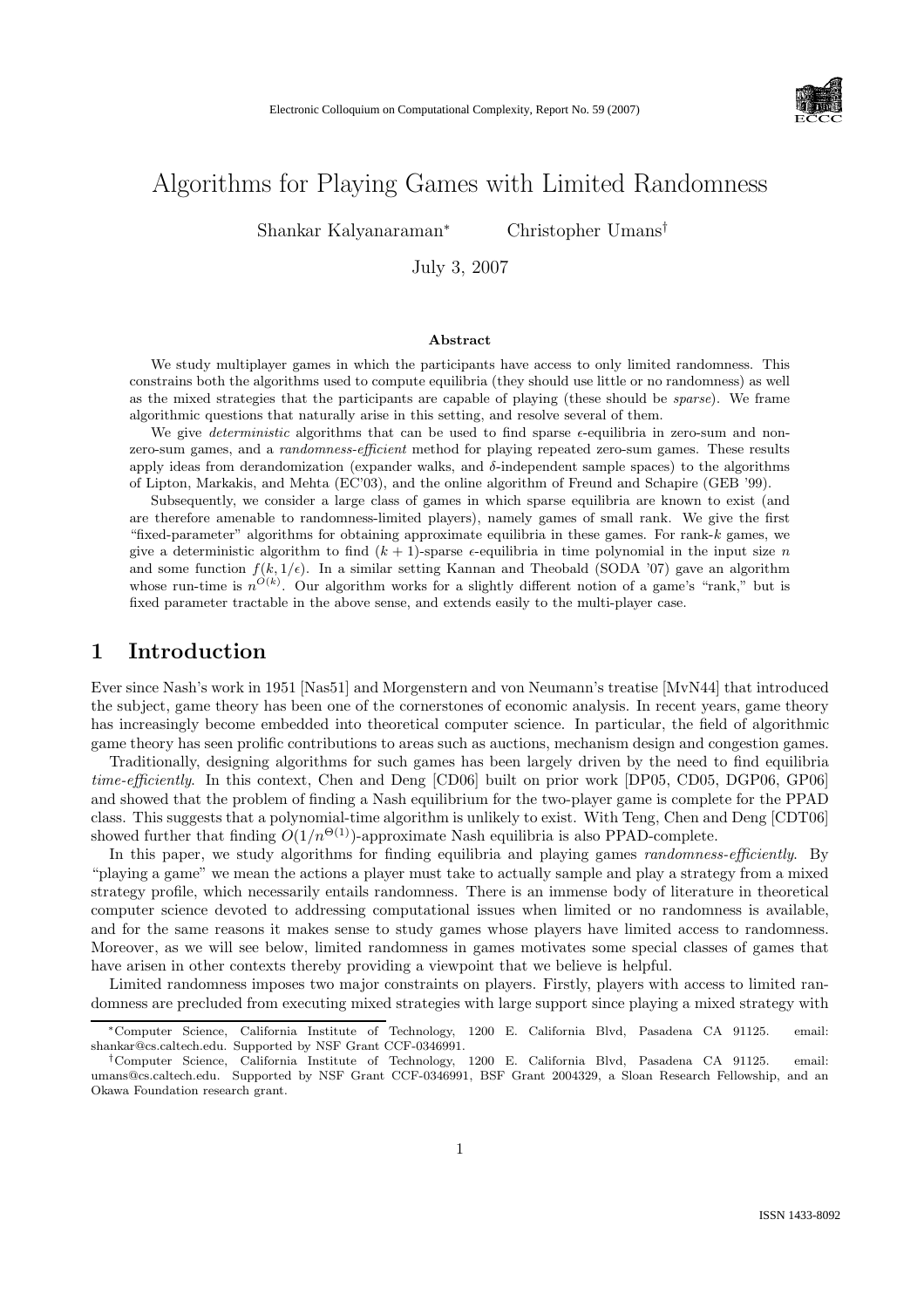support size m requires at least  $\log m$  bits of randomness (to sample a single strategy from the distribution). Secondly, they are limited to executing algorithms to help find optimal strategies or equilibria that use a small amount of randomness. We look at both such manifestations of limited randomness.

### 1.1 Sparse strategies in single-round games

We first look at single-round games. For the case of zero-sum games where both players have  $n$  available strategies, Lipton and Young [LY94] showed that a random sample of  $O(\frac{\log n}{\epsilon^2})$  strategies was sufficient to approximate the value of the game by  $\epsilon$ . Lipton, Markakis and Mehta [LMM03] extended this to  $\epsilon$ -equilibria for two-player nonzero-sum games. Indeed, they gave a randomized procedure that produced small-support strategies for an  $\epsilon$ -equilibrium when given a Nash equilibrium with possibly large support. In the following theorem, we derandomize this procedure by using random walks on expander graphs:

**Theorem 1.1** Let  $G = (R, C, n)$  be a two-player game, and let  $(p^*, q^*)$  be a Nash equilibrium for G. For every  $\epsilon > 0$ , there is a deterministic procedure P running in time poly $(|G|)^{1/\epsilon^2}$  such that the pair  $(P(G, p^*, 1), P(G, q^*, 2))$ is an  $O(\frac{\log n}{\epsilon^2})$ -sparse  $4\epsilon$ -equilibrium for G.

This can be viewed as a *deterministic* "sparsification" procedure for  $\epsilon$ -equilibria in general two player games. In zero-sum games one can find optimal strategies efficiently, and as a result, we obtain a deterministic polynomial time algorithm to find sparse  $\epsilon$ -equilibria for zero-sum games:

**Corollary 1.2** Let  $G = (R, C, n)$  be a two-player zero-sum game. For every  $\epsilon > 0$ , there is a deterministic procedure running in time  $poly(|G|)^{1/\epsilon^2}$  that outputs a pair  $(p^*,q^*)$  that an  $O(\frac{\log n}{\epsilon^2})$ -sparse  $\epsilon$ -equilibrium for G.

We point out that Freund and Schapire [FS96] obtained a similar result using an adaptive multiplicativeweight algorithm (discussed below) with  $poly(|G|, 1/\epsilon)$  running time. We obtain the +corollary above using a very different proof technique that flows from well-known derandomization techniques.

#### 1.2 Reusing randomness in multiple round games

In single-round games a randomness-limited player requires sparse strategies, but in multiple-round games, we would like to be able to "reuse" randomness across rounds. This is an orthogonal concern to that of reducing randomness within a single round.

Freund and Schapire [FS99] proposed an adaptive online algorithm for a T -round two-player zero-sum game with n strategies available to each. Executing the mixed strategies produced by their algorithm uses  $\Omega(T \log n)$ bits of randomness over  $T$  rounds, in the worst case. By making use of almost-pairwise independence, we show how to reuse randomness across rounds: it is possible to make do with just  $O(\log n + \log \log T + \log(1/\epsilon))$  bits and achieve close to the same quality of approximation as in [FS99].

**Theorem 1.3** Let M be the  $n \times n$ -payoff matrix for a two-player zero-sum T-round game with entries in  $\{0, 1\}$ . For any  $\epsilon < 1/2$  and constant  $\delta$ , there exists an online randomized algorithm R using  $O(\log n + \log \log T +$  $log(1/\epsilon)$  random bits with the following property: for any arbitrary sequence  $Q_1, \ldots, Q_T$  of mixed strategies played (adaptively) by the column player over T rounds, R produces a sequence of strategies  $S_1, \ldots, S_T$  such that with probability at least  $1 - \delta$ :

$$
\frac{1}{T} \sum_{i=1}^{T} M(S_i, Q_i) \le \frac{1}{T} \min_{P} \sum_{i=1}^{T} M(P, Q_i) + O\left(\sqrt{\frac{\log n}{T}} + \epsilon\right)
$$

#### 1.3 Games with sparse equilibria

As we have discussed, players with limited access to randomness can only achieve equilibria that are sparse. We saw before that in the general setting, we are able to deterministically "sparsify" if we are willing to settle for  $\epsilon$ -equilibria. The sparsity cannot in general be less than  $\log n$ , though, so we are motivated to consider broad classes of games in which even sparser equilibria are guaranteed to exist.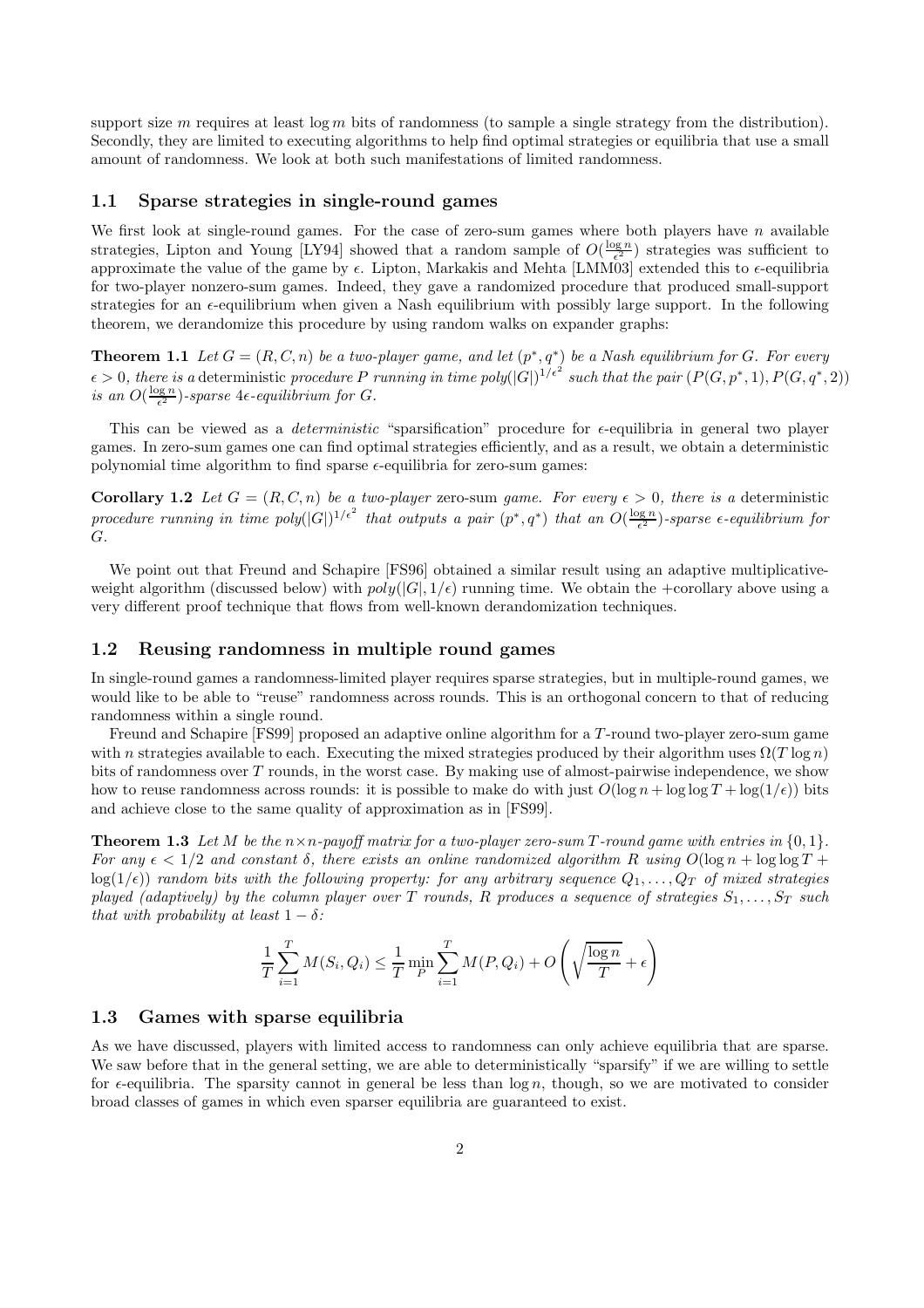Perhaps the simplest example is a 2-player games in which one player has only  $k$  available strategies, while the other player has  $n \gg k$  available strategies. The results in the work of Lipton et al. [LMM03] imply there is a Nash equilibrium in this game with support size  $k + 1$ . This is somewhat unsatisfying – it means that in a two-player game one player may need to choose from less-sparse strategies than his opponent (i.e. requiring slightly more randomness) to achieve equilibrium. Theorem 1.4 rectifies this asymmetry by showing that k-sparse strategies suffice for the opposing player.

**Theorem 1.4** Let  $G = (R, C, k, n)$  be a two-player game. Given  $p^*$  for which there exists a  $q^*$  such that  $(p^*,q^*)$  is a Nash equilibrium, we can compute in deterministic polynomial time q' for which  $(p^*,q')$  is a Nash equilibrium and  $|supp(q')| \leq k$ .

We also give a deterministic polynomial time algorithm to compute such a limited-support strategy for one player, given the k-sparse strategy of the other. We extend this further to the multiplayer case and show that for an  $\ell$ -player game where players 1 through  $\ell - 1$  have  $k_1, \ldots, k_{\ell-1}$  pure strategies, respectively, the  $\ell$ -th player need only play a  $(\prod k_i)$ -sparse strategy to achieve equilibrium:

Corollary 1.5 Let  $G = (T_1, T_2, \ldots, T_\ell, k_1, k_2, \ldots, k_{\ell-1}, n)$  be an  $\ell$ -player game where  $\prod_{i=1}^{\ell-1} k_i < n$ . Given  $G, p_1^*, \ldots, p_{\ell-1}^*$  there exists a deterministic polynomial-time procedure to compute  $\widehat{p}_{\ell}$  such that  $(p_1^*, p_2^*, \ldots, p_{\ell-1}^* | p_{\ell-1}^*|)$  $p_{\ell-1}^*, \widehat{p}_{\ell}$ ) is a Nash equilibrium for G and  $|\text{supp}(\widehat{p}_{\ell})| \leq k = \prod_{i=1}^{\ell-1} k_i$ .

These bounds are tight.

#### 1.3.1 Games of small rank

Perhaps the most significant technical contribution in this paper pertains to a generalization of the "unbalanced" games that we saw above, namely, games of small rank. This is a broad class of games (encompassing some natural examples – see Section  $6.3$ ) for which sparse equilibria are known to exist.

For 2-player games with rank-k payoff matrices, Lipton et al. describe an enumeration algorithm that finds  $(k+1)$ -sparse strategies in  $O(n^{k+1})$  time. We improve dramatically on this bound but we must relax the problem in two ways: first, we compute an  $\epsilon$ -equilibrium rather than an exact one; second we require that the payoff matrices be presented as a low-rank decomposition, with entries up to precision B (limited precision makes sense since we are only considering  $\epsilon$ -equilibria).

**Theorem 1.6** Let  $G = (R, C, n)$  be a two player game such that R and C have rank at most k. Furthermore, let  $R = R_1R_2$ ,  $C = C_1C_2$  be a decomposition of R, C with  $R_1, R_2, C_1, C_2$  containing integer entries in [−B, B]. Then, for every  $\epsilon > 0$ , there is a deterministic procedure P running in time  $(4B^2k/\epsilon)^{2k}$  poly(|G|) that returns a 4 $\epsilon$ -Nash equilibrium  $(p, q)$  with  $|supp(p)|, |supp(q)| \leq k+1$ .

To the best of our knowledge, Theorem 1.6 provides the first efficient "fixed-parameter" algorithm to this problem in the sense that the running time is polynomial in the input size n and some function  $f(k, 1/\epsilon, B)$ . The closest parallel to our result is by Kannan and Theobald [KT07] who consider a somewhat different definition of "rank" for two-player games: in their definition, the sum of the payoff matrices is required to have small rank. In that case, they present an algorithm that finds an  $\epsilon$ -equilibrium in a rank k 2-player game in  $O(n^{2k+o(1)}B^2)$  time. Their algorithm relies on results of Vavasis for solving indefinite quadratic programs [Vav92] and does not seem to generalize to  $\ell > 2$  players.

Our algorithm is (arguably) simpler, and moreover, it easily generalizes to  $\ell > 2$  players, where small rank games still are guaranteed to have sparse equilibria. In the  $\ell$ -player setting, we give an  $O(((2B)^{\ell} k\ell/\epsilon)^{k\ell(\ell-1)})$ poly $(n^{\ell})$ time deterministic procedure that computes such a sparse  $\epsilon$ -equilibrium, when the payoff tensors are presented as a rank-k decomposition with entries up to precision B.

All of the algorithms for low-rank games rely on enumerating potential equilibria distributions in a basis dictated by the small rank decomposition. This seems like a technique that may be useful for algorithmic questions regarding low-rank games beyond those we have considered in this paper.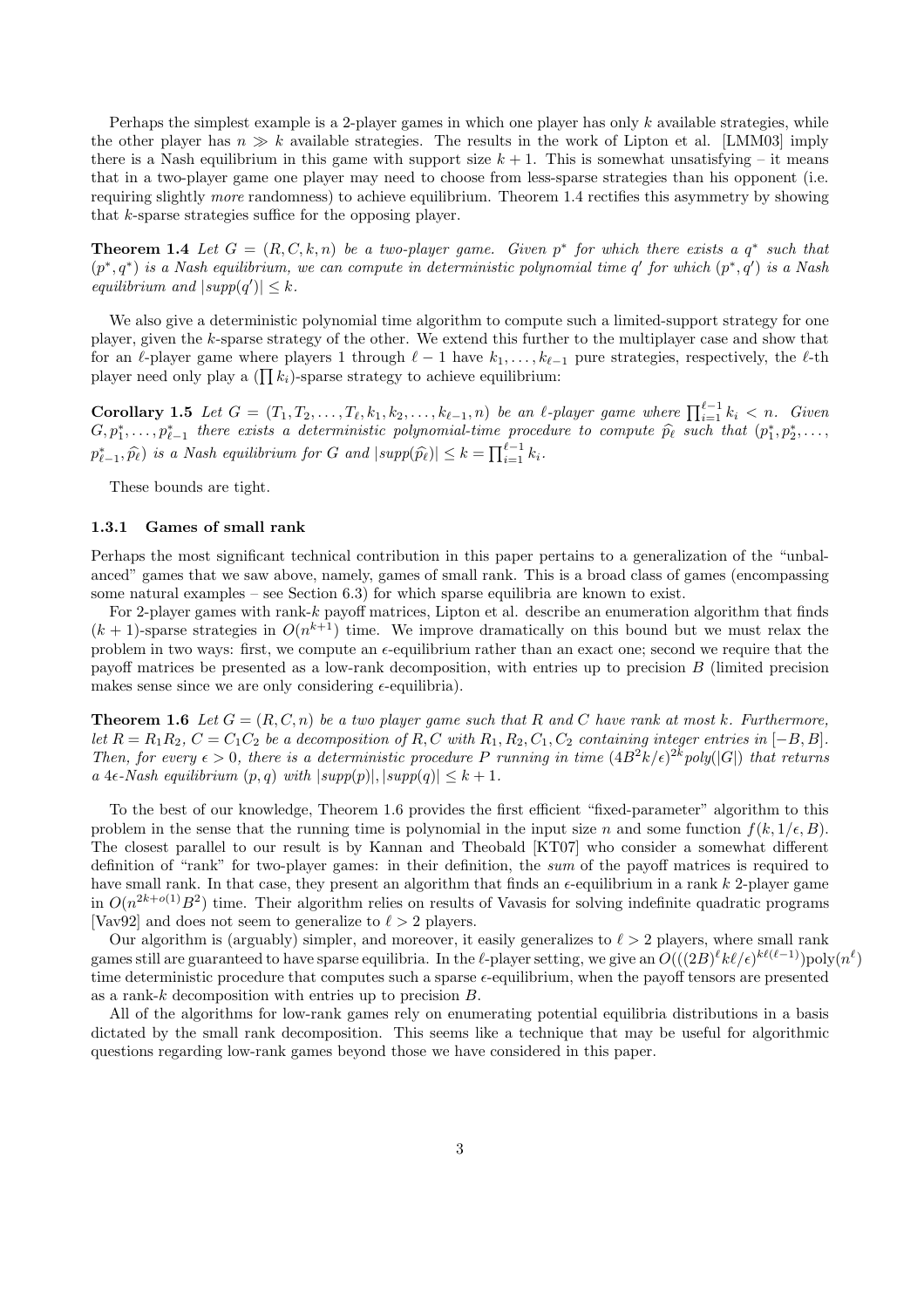## 1.4 Outline

The rest of the paper is structured as follows. Section 2 goes over some preliminary definitions and lemmas. Section 3 presents algorithms for finding small-support strategies for single-round games, obtaining approximate Nash equilibria. In Section 4, we look at the multiple-round case and present a randomness-efficient variant of the adaptive online algorithm of Freund and Schapire. Games in which some players have very few strategies are discussed in Section 5 while our new algorithms for  $\epsilon$ -equilibria in games with small rank are described in Section 6.

# 2 Preliminaries

**Definition 2.1** For a finite strategy set S we define  $\Delta(S)$  to be the set of probability distributions over S, *i.e, all vectors*  $p = (p_s)_{s \in S}$  satisfying  $\sum_{s \in S} p_s = 1$  with each  $p_s \in [0,1]$ . A **mixed strategy** p is an element of  $\Delta(S)$ . The support of a mixed strategy  $p \in \Delta(S)$  is the set supp(p) given by supp(p) = {s ∈ S|p<sub>s</sub> > 0}. A mixed strategy p is k-sparse if  $|supp(p)| = k$ .

In this paper, we will concern ourselves with games that can be specified by payoff matrices (or tensors) whose entries denote the payoff upon playing the corresponding strategy tuple. We will also assume, unless otherwise specified, that these entries are bounded and can be scaled to lie in  $[-1, 1]$ .

**Definition 2.2** An  $\ell$ -player finite game G is a tuple  $(T_1, \ldots, T_\ell, n_1, n_2, \ldots, n_\ell)$  where  $T_i$  is the  $(n_1 \times \ldots \times n_\ell)$  $\ell$ -dimensional payoff tensor with  $T_i(s_1, \ldots, s_\ell)$  denoting the payoff to player i when the pure strategy  $\ell$ -tuple  $(s_1, \ldots, s_\ell)$  is played in the game.

For ease of presentation, in the rest of this paper we will often restrict ourselves to  $\ell$ -player games where  $n_1 = n_2 = \ldots = n_\ell = n$ , which we denote by  $G = (T_1, \ldots, T_\ell, n)$ . We often refer to players by their payoff tensors. For example, for the two-player game  $G = (R, C, n)$  we will refer to the row player as R and the column player as C. All vectors are thought of as row vectors.

**Definition 2.3** In an  $\ell$ -player game  $G = (T_1, T_2, \ldots, T_\ell, n_1, n_2, \ldots, n_\ell)$ , we denote by  $T_i(p_1, \ldots, p_\ell)$  the payoff to the *i*-th player when the  $\ell$  players play mixed strategies  $p_1, \ldots, p_\ell$ , i.e.,

$$
T_i(p_1,\ldots,p_\ell) = \sum_{i_1 \in [n_1],\ldots,i_\ell \in [n_\ell]} p_{i_1} p_{i_2} \ldots p_{i_\ell} T_i(i_1,i_2,\ldots,i_\ell).
$$

If we substitute some  $a \in [n_i]$  for  $p_i$  we understand that to mean the distribution that places weight 1 on a and 0 everywhere else.

The following definition is standard:

**Definition 2.4** Let  $G = (T_1, \ldots, T_\ell, n_1, \ldots, n_\ell)$  be an  $\ell$ -player. An l-tuple  $(p_1^*, \ldots, p_\ell^*)$  with each  $p_i^* \in \Delta([n_i])$ is an  $\epsilon$ -equilibrium for G if: for every i and every  $p \in \Delta([n_i]),$ 

$$
T_i(p_1^*,\ldots,p_{i-1}^*,p,p_{i+1}^*,\ldots,p_{\ell}^*)\leq T_i(p_1^*,\ldots,p_{i-1}^*,p_i^*,p_{i+1}^*,\ldots,p_{\ell}^*)+\epsilon.
$$

A Nash equilibrium is an  $\epsilon$ -equilibrium for  $\epsilon = 0$ .

Let G be an  $\ell$ -player game. It is well-known that given the *supports* of the  $\ell$  different  $p_i^*$  in a Nash equilibrium, one can find the actual distributions by linear programming. We will use a similar fact repeatedly:

**Lemma 2.5** Let  $G = (T_1, T_2, \ldots, T_\ell, n)$  be an  $\ell$ -player game, and let  $(p_1^*, p_2^*, \ldots, p_\ell^*)$  be a Nash equilibrium. Given G and  $p_1^*, p_2^*, \ldots, p_{\ell-1}^*$  one can find a distribution q in deterministic polynomial time for which  $(p_1^*, p_2^*, \ldots, p_{\ell-1}^*, q)$  is also a Nash equilibrium.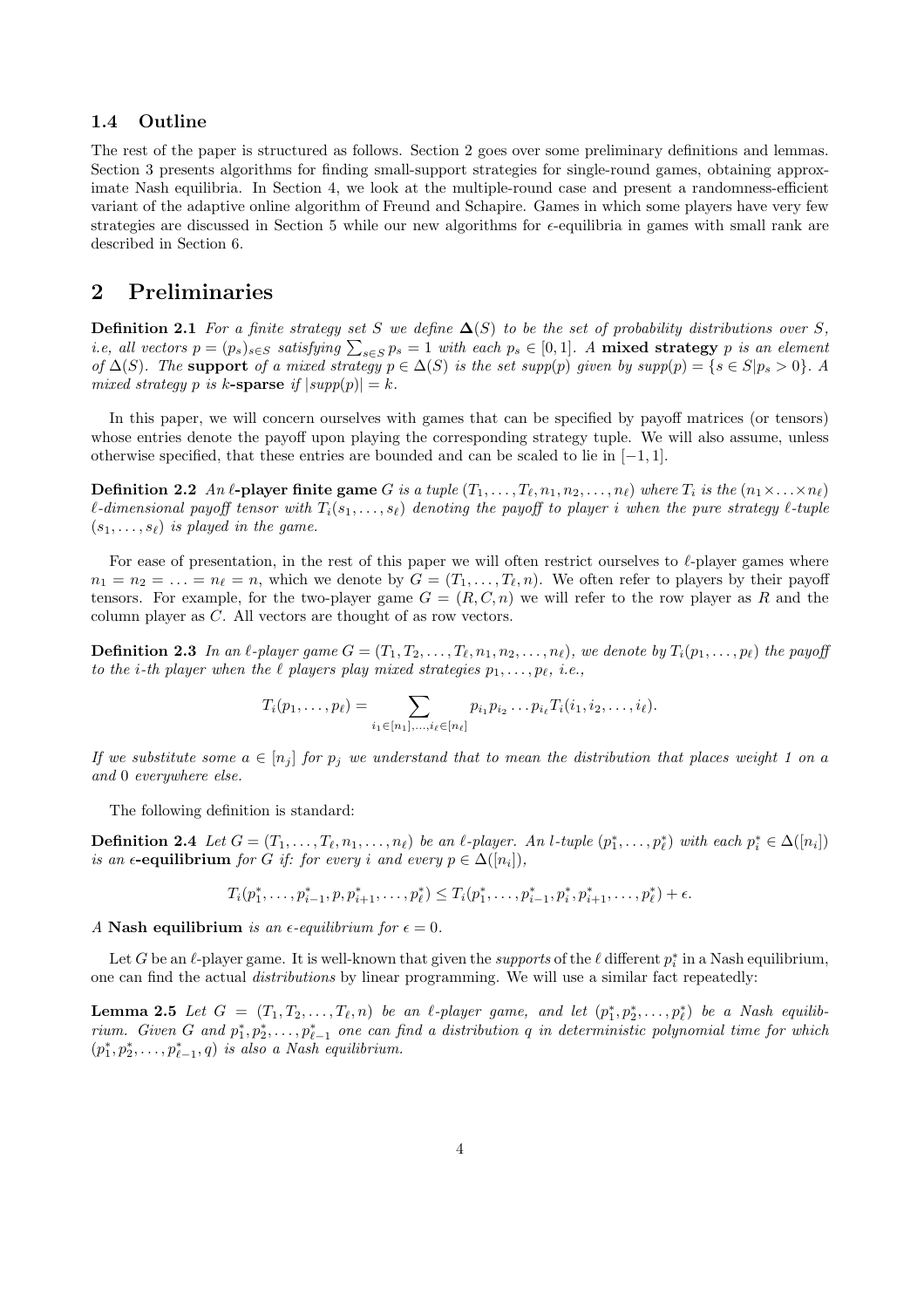**Proof.** Once we know the distributions  $p_1^*, \ldots, p_{\ell-1}^*$  in order to find a Nash equilibrium strategy q for player  $T_{\ell}$ , we first determine the Nash equilibrium support for  $T_{\ell}$  by considering the set

$$
T = \{r \mid \forall r', T_{\ell}(p_1^*, \ldots, p_{\ell-1}^*, r) \geq T_{\ell}(p_1^*, \ldots, p_{\ell-1}^*, r')\}
$$

We now find  $q$  satisfying the following linear program:

$$
\sum_{i=1}^{n} q_i = 1
$$
  
\n
$$
q_i \ge 0;
$$
  
\n
$$
q_i = 0;
$$
  
\n
$$
T_{\ell}(p_1^*, \ldots, p_{j-1}^*, i, p_{j+1}^*, \ldots, p_{\ell-1}^*, q) \ge T_{\ell}(p_1^*, \ldots, p_{j-1}^*, i', p_{j+1}^*, \ldots, p_{\ell-1}^*, q); \quad i | p_{j_i}^* > 0;
$$
  
\n
$$
j = 1, \ldots, \ell - 1;
$$
  
\n
$$
i' = 1, \ldots, n
$$

From Nash's result [Nas51], we know that a solution to this linear program exists and this is the desired q.  $\Box$ 

# 3 Sparsifying Nash equilibria deterministically

In this section we give deterministic algorithms for "sparsifying" Nash equilibria (in the process turning them into  $\epsilon$ -equilibria). In this way, a player with limited access to randomness, but who has access to an equilibrium mixed strategy, is able to produce a small strategy that can then be played.<sup>1</sup>

#### 3.1 Two-players

Lipton et al proved:

**Theorem 3.1 (Lipton et al)** Let  $G = (R, C, n)$  be a two-player game, and let  $(p^*, q^*)$  be a Nash equilibrium for G. There is a polynomial-time randomized procedure P such that with probability at least  $1/2$ , the pair  $(P(G, p^*), P(G, q^*))$  is an  $O(\log n/\epsilon^2)$ -sparse  $\epsilon$ -equilibrium for G.

The algorithm  $P$  is very simple: it amounts to sampling uniformly from the given equilibrium strategy. The analysis applies Chernoff bounds to show that the sampled strategies present the opposing players with approximately (within  $\epsilon$ ) the same weighted row- and column- sums, and hence comprise an  $\epsilon$ -equilibrium. In our setting, since the players have limited randomness they cannot afford the above sampling (it requires at least as much randomness as simply playing  $(p^*, q^*)$ , so we derandomize the algorithm using an expander walk.

**Theorem 1.1 (restated).** Let  $G = (R, C, n)$  be a two-player game, and let  $(p^*, q^*)$  be a Nash equilibrium for G. For every  $\epsilon > 0$ , there is a deterministic procedure P running in time poly $(|G|)^{1/\epsilon^2}$  such that the pair  $(P(G, p^*, 1), P(G, q^*, 2))$  is an  $O(\log n/\epsilon^2)$ -sparse 4 $\epsilon$ -equilibrium for G.

Before proving the theorem we will give a convenient characterization of  $\epsilon$ -equilibrium:

**Lemma 3.2** Let  $G = (R, C, n)$  be a 2-player game. Define

$$
T_p = \{i|(pC)_i \ge \max_r (pC)_r - \epsilon\}
$$
  
\n
$$
S_q = \{j|(Rq^T)_j \ge \max_t (Rq^T)_t - \epsilon\}.
$$

If  $supp(p) \subseteq S_q$  and  $supp(q) \subseteq T_p$ , then  $(p, q)$  is an  $\epsilon$ -equilibrium for G.

<sup>&</sup>lt;sup>1</sup>The question of *how* the player may obtain an equilibrium mixed strategy is a separate and well-studied topic, but not the focus of this work.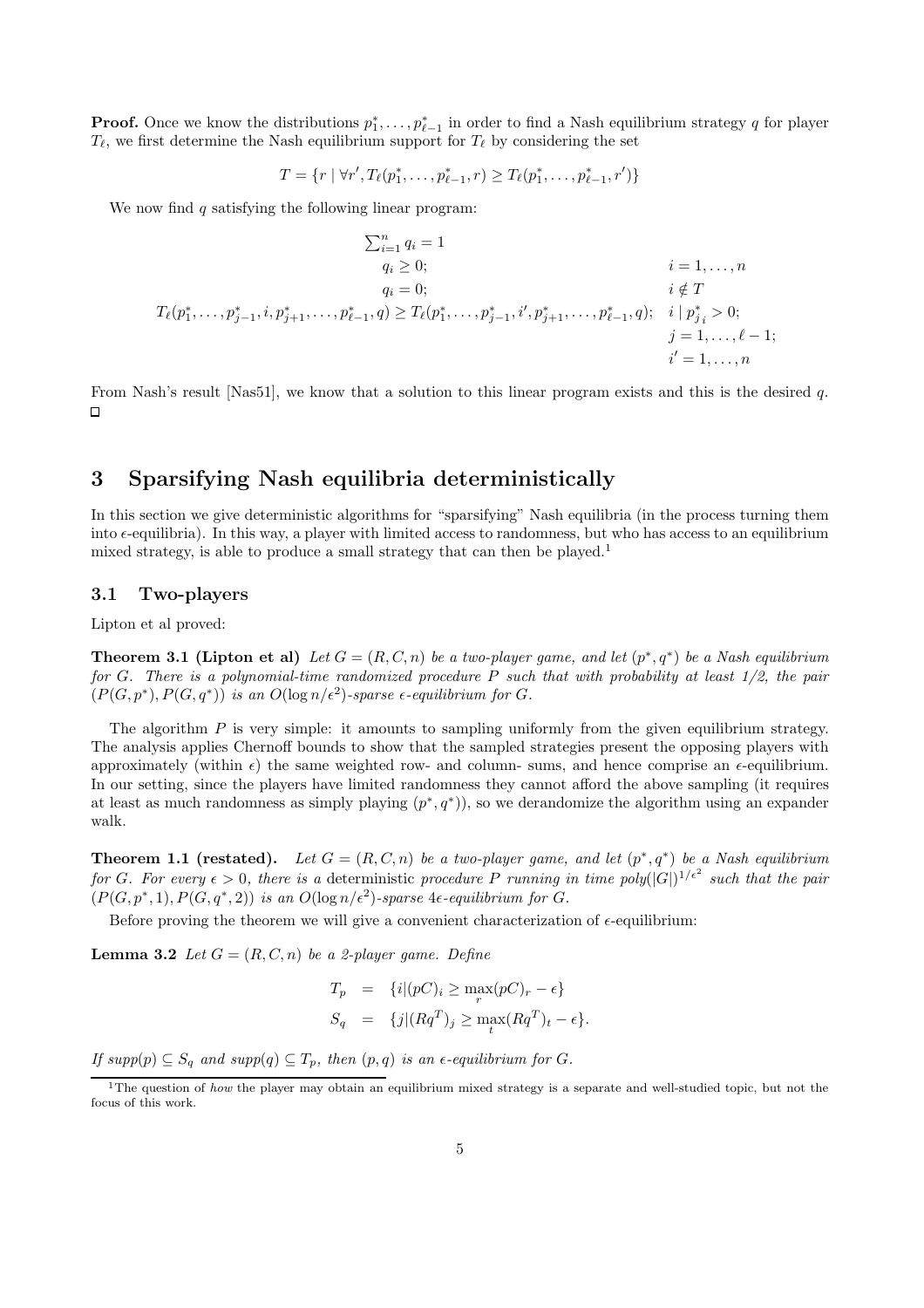**Proof.** Consider an arbitrary  $p' \in \Delta([n])$ . Since  $p'Rq^T$  is a convex combination of the  $(Rq)_j$ , it is at most max<sub>j</sub> $(Rq)_j$ . And, since p is a convex combination of the  $(Rq)_j$ , with supp $(p) \subseteq S_q$ , we have  $pRq^T \geq$  $\max_j (Rq)_j - \epsilon$ . Thus  $p'Rq^T \leq pRq^T + \epsilon$ . Similarly, for an arbitrary  $q' \in \Delta([n])$ , we have  $pCq^{'T} \leq \max_i (pC)_i$ , and  $pCq^T \ge \max_i (pC)_i - \epsilon$  since  $\text{supp}(q) \subseteq T_p$ . Thus  $pCq^T \le pCq^T + \epsilon$ . These two conditions guarantee that  $(p, q)$  is an  $\epsilon$ -equilibrium.  $\Box$ 

We will use the Chernoff bound for random walks on an expander:

**Theorem 3.3 (Gillman [Gil93])** Let H be an expander graph with second largest eigenvalue  $\lambda$  and vertex set V, and let  $f: V \to [-1,1]$  be arbitrary with  $E[f] = \mu$ . Let  $X_1, X_2, \ldots, X_t$  be the random variables induced by first picking  $X_1$  uniformly in V and  $X_2, \ldots, X_t$  by taking a random walk in H from  $X_1$ . Then

$$
\Pr\left[\left|\frac{1}{t}\sum_{i}f(X_i)-\mu\right|>\delta\right] < e^{-O((1-\lambda)\delta^2t)}.
$$

**Proof.** [Proof of Theorem 1.1] When we are given G and  $p^*$ , we perform the following steps.

First, construct a multiset S of [n] for which uniformly sampling from S approximates  $p^*$  to within  $\epsilon/n$ . This can be done with  $|S| \le O(n/\epsilon)$ . Denote by  $\tilde{p}$  the distribution induced by sampling uniformly from S. We identify S with the vertices of a constant-degree expander H, and we can sample  $S' \subseteq S$  by taking a walk of length  $t = O(\log n/\epsilon^2)$  steps in H. Note that this requires  $O(\log |S| + O(t)) = O(\log n/\epsilon^2)$  random bits. Let  $p'$ be the probability distribution induced by sampling uniformly from  $S'$ . By Theorem 3.3 (and using the fact that C has entries in  $[-1, 1]$ , for each fixed i,

$$
\Pr[|(p'C)_i - (\tilde{p}C)_i| \ge \epsilon] \le e^{-O(\epsilon^2 t)} < 1/n. \tag{1}
$$

By a union bound  $|(p'C)_i - (\tilde{p}C)_i| \leq \epsilon$  for all i with non-zero probability. This condition can be checked given  $G, p^*$ , and so we can derandomize the procedure completely by trying all choices of the random bits used in the expander walk.

When we are given G and  $q^*$ , we perform essentially the same procedure (with respect to R and  $q^*$ ), and in the end we output a pair  $p', q'$  for which:

$$
\begin{aligned}\n| (p'C)_i - (\tilde{p}C)_i| &\leq \epsilon \quad \forall i \\
| (Rq^{'T})_j - (R\tilde{q}^T)_j| &\leq \epsilon \quad \forall j\n\end{aligned}
$$

We claim that any such  $(p', q')$  is an 4 $\epsilon$ -equilibrium, assuming  $(p^*, q^*)$  are an equilibrium. Using the fact that C, R have entries in  $[-1, 1]$ , and the fact that our multiset approximations to  $p^*, q^*$  have error at most  $\epsilon/n$  in each coordinate, we obtain:

$$
\begin{array}{rcl}\n|(\tilde{p}C)_i - (p^*C)_i| & \leq & \epsilon \quad \forall i \\
|(R\tilde{q}^T)_j - (Rq^{*T})_j| & \leq & \epsilon \quad \forall j\n\end{array}
$$

Define (as in Lemma 3.2):

$$
T_{p'} = \{i | (p'C)_i \ge \max_i (p'C)_i - 4\epsilon\}
$$
  
\n
$$
S_{q'} = \{j | (Rq'^T)_j \ge \max_j (Rq'^T)_j - 4\epsilon\}.
$$

Now,  $w \in \text{supp}(p')$  implies  $w \in \text{supp}(p^*)$  which implies  $(Rq^{*T})_w = \max_j (Rq^{*T})_j$  (since  $(p^*, q^*)$  is a Nash equilibrium). From above we have that  $\max_j (Rq^{T})_j \leq \max_j (Rq^{*T})_j + 2\epsilon$  and that  $(Rq^{T})_w \geq (Rq^{*T})_w - 2\epsilon$ . So  $(Rq^{T})_{w} \ge \max_{j} (Rq^{T})_{j} - 4\epsilon$ , and hence w is in  $S_{q'}$ . We conclude that  $\text{supp}(p') \subseteq S_{q'}$ . A symmetric argument shows that  $\text{supp}(q') \subseteq T_{p'}$ . Applying Lemma 3.2, we conclude that  $(p', q')$  is a 4 $\epsilon$ -equilibrium as required.  $\Box$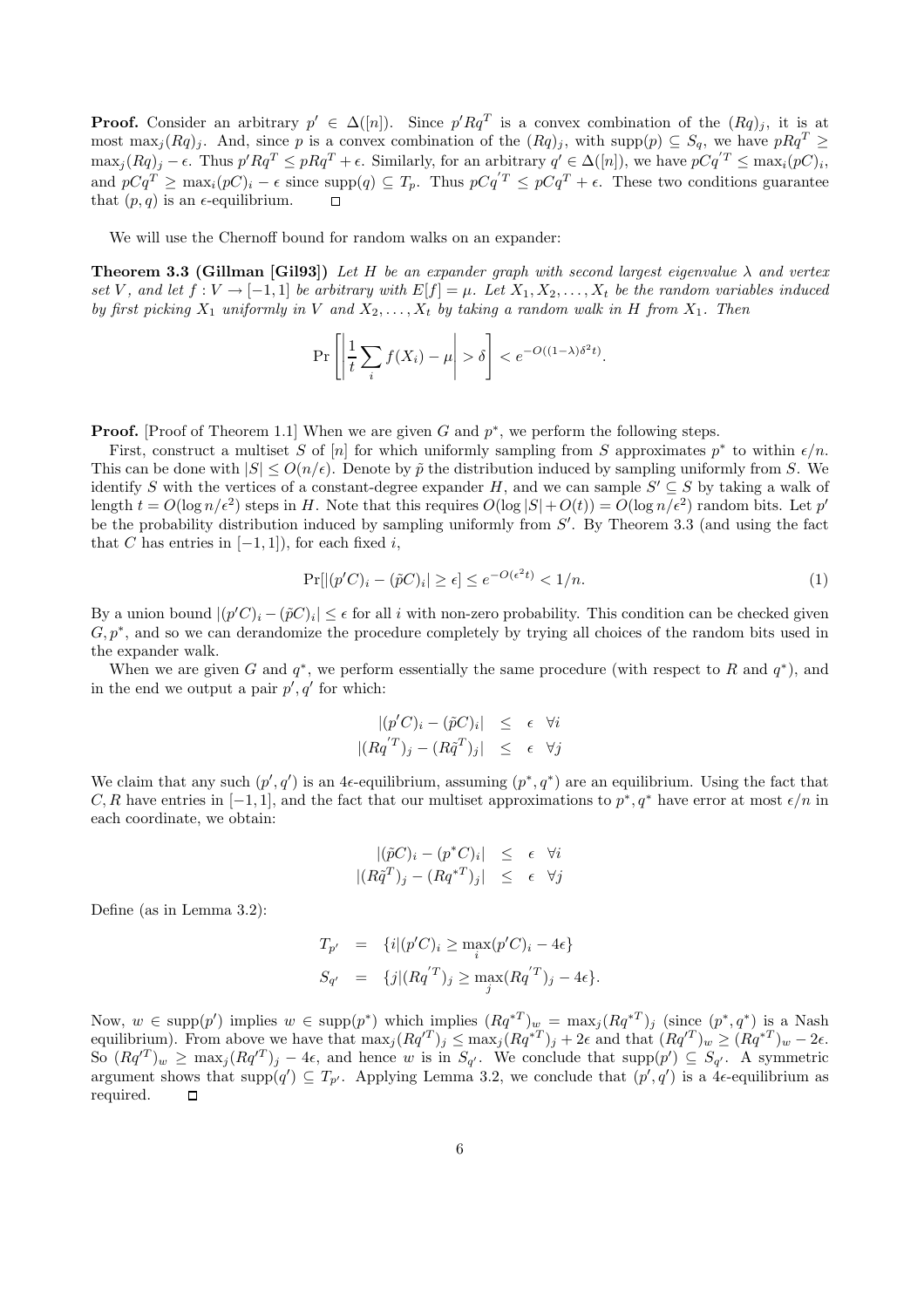Since an equilibrium can be found efficiently by Linear Programming in the two player zero-sum case, we obtain as a corollary:

**Corollary 1.2 (restated).** Let  $G = (R, C, n)$  be a two-player zero-sum game. For every  $\epsilon > 0$ , there is a deterministic procedure running in time  $poly(|G|)^{1/\epsilon^2}$  that outputs a pair  $(p^*,q^*)$  that an  $O(\log n/\epsilon^2)$ -sparse  $\epsilon$ -equilibrium for G.

### 3.2 Three or more players

We extend the algorithm above to make it work for games involving three or more players.

**Theorem 3.4** Let  $G = (T_1, T_2, \ldots, T_\ell, n)$  be an  $\ell$ -player game, and let  $(p_1^*, p_2^*, \ldots, p_\ell^*)$  be a Nash equilibrium for G. For every  $\epsilon > 0$ , there is a deterministic procedure P running in time poly $(|G|)^{1/\epsilon^2}$ , such that the tuple  $(P(G, p_1^*, 1), P(G, p_2^*, 2), \ldots, P(G, p_\ell^*, \ell))$  is an  $O((\ell \log n)/\epsilon^2)$ -sparse 4 $\epsilon$ -equilibrium for G.

**Proof.** The proof is almost identical to that of Theorem 1.1. When given  $(G, p_1^*, 1)$  P samples  $t = O((\ell -$ 1)  $\log n + \log \ell$ / $\epsilon^2$  strategies from player 1's multiset of strategies after identifying it with a constant-degree expander H and doing a t-step random walk on it. Let  $\tilde{p}_1$  be the distribution obtained by sampling uniformly from the original multiset of strategies and  $\hat{p}_1$  the distribution induced by sampling from the t strategies picked from the random walk. For some fixing of  $(i_2, \ldots, i_\ell)$  and j the Chernoff bound in (1) now becomes

$$
\Pr[|T_j(\widehat{p_1}, i_2, \dots, i_\ell) - T_j(\widetilde{p_1}, i_2, \dots, i_\ell)| \ge \epsilon] \le e^{-O(\epsilon^2 t)} < 1/(\ell n^{\ell-1})
$$

By a union bound on all  $\ell n^{\ell-1}$  possible fixings for  $(i_2, \ldots, i_\ell)$  and all j,

$$
|T_j(\widehat{p_1}, i_2, \ldots, i_\ell) - T_j(\widetilde{p_1}, i_2, \ldots, i_\ell)| < \epsilon
$$

with positive probability. As before, we can derandomize the procedure completely by trying all choices of the random bits used in the expander walk.

Essentially the same procedure gives us  $\hat{p}_2, \hat{p}_3, \ldots, \hat{p}_\ell$ . To show that  $(\hat{p}_1, \ldots, \hat{p}_\ell)$  constitute a 4 $\epsilon$ -equilibrium, consider the set  $\mathcal{S}_1 = \{i \mid T_1(i, \hat{p}_2, \dots, \hat{p}_\ell) \ge \max_i T_1(i, \hat{p}_2, \dots, \hat{p}_\ell) - 4\epsilon\}.$  Define  $\mathcal{S}_j$  analogously with respect to  $T_j$ . It suffices to show that  $\text{supp}(\widehat{p}_j) \subseteq \mathcal{S}_j$  for all j. We sketch the argument for  $\widehat{p}_1$ ; symmetric arguments hold with respect to  $\hat{p}_i$  for all j.

By the same thread of reasoning as in the two-player case, for any  $w \in \text{supp}(\hat{p}_1), T_1(w, \hat{p}_2, \dots, \hat{p}_\ell) \geq$  $T_1(w, p_2^*, \ldots, p_\ell^*) - 2\epsilon$  and since  $\text{supp}(\hat{p_1}) \subseteq \text{supp}(p_1^*),$ 

$$
T_1(w, p_2^*, \ldots, p_\ell^*) = \max_i T_1(i, p_2^*, \ldots, p_l^*) \ge \max_i T_1(i, \widehat{p}_2, \ldots, \widehat{p}_\ell) - 2\epsilon.
$$

Combining the two inequalities, we get  $T_1(w, \hat{p}_2, \dots, \hat{p}_\ell) \ge \max_i T_1(i, \hat{p}_2, \dots, \hat{p}_\ell) - 4\epsilon$ .  $\Box$ 

# 4 Limited randomness in repeated games

So far we have looked at optimizing the amount of randomness needed in single-round games where players execute their strategies only once. In this section, we investigate multiple-round games and in particular, the adaptive multiplicative weight algorithm of Freund and Schapire [FS99] for which we describe randomnessefficient modifications. In particular, we show that by using almost-pairwise independent random variables it is possible to achieve close to the same quality of approximation as in [FS99].

Note that we make crucial use of the full power of  $[FS99] - i.e.,$  their guarantee still holds if the column player changes his play in response to the particular randomness-efficient sampling being employed by the row player:

**Theorem 1.3 (restated).** Let M be the  $n \times n$ -payoff matrix for a two-player zero-sum T-round game with entries in  $\{0,1\}$ . For any  $\epsilon < 1/2$  and constant  $\delta$ , there exists an online randomized algorithm R using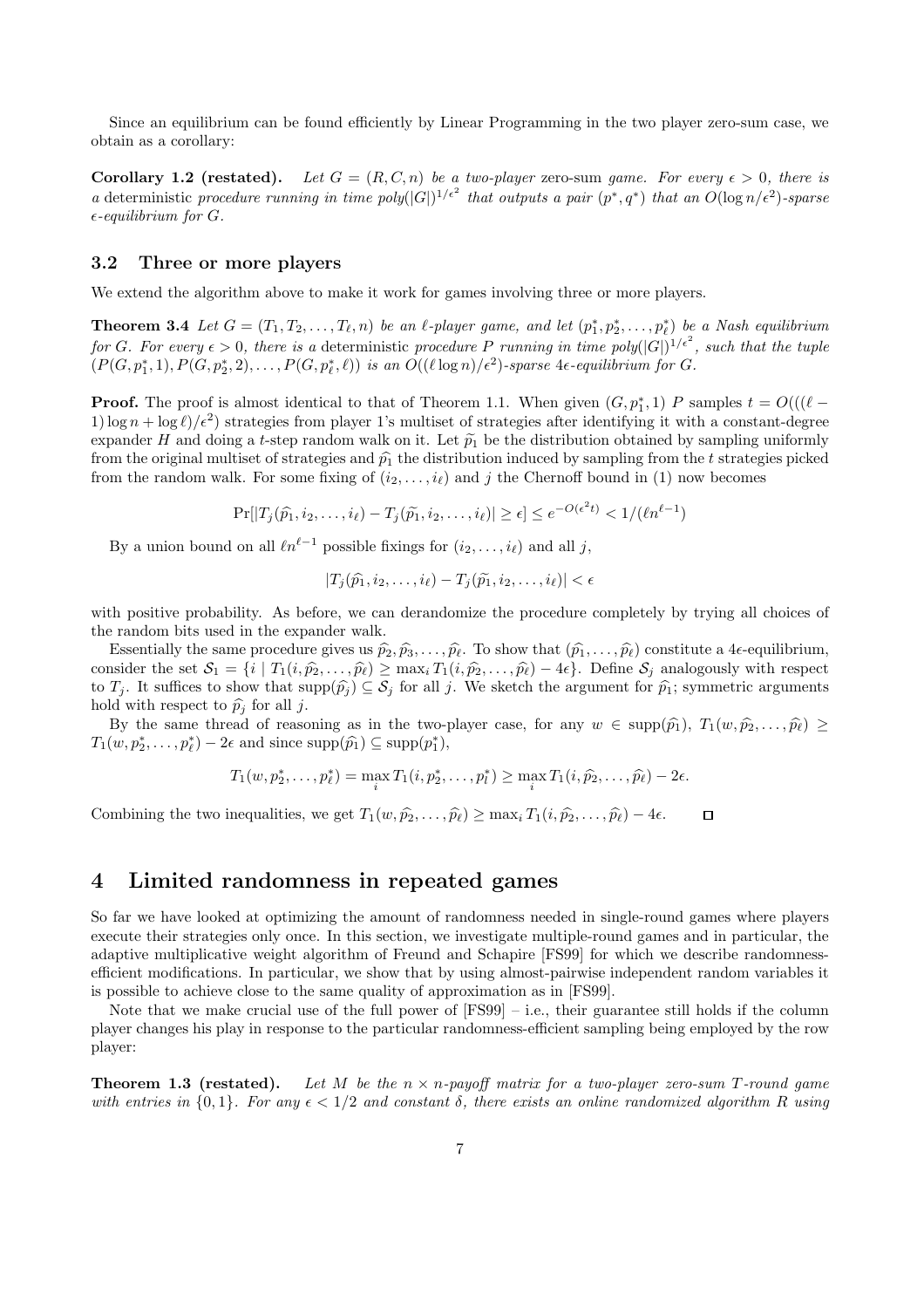$O(\log n + \log \log T + \log(1/\epsilon))$  random bits with the following property: for any arbitrary sequence  $Q_1, \ldots, Q_T$ of mixed strategies played (adaptively) by the column player over  $T$  rounds,  $R$  produces a sequence of strategies  $S_1, \ldots, S_T$  such that with probability at least  $1 - \delta$ :

$$
\frac{1}{T} \sum_{i=1}^{T} M(S_i, Q_i) \leq \frac{1}{T} \min_{P} \sum_{i=1}^{T} M(P, Q_i) + O\left(\sqrt{\frac{\log n}{T}} + \epsilon\right)
$$

**Proof.** Our randomized online algorithm  $R$  is a modification of Freund and Schapire's multiplicative-weight adaptive algorithm [FS99]. For a game with payoff matrix M where both players have n strategies belonging to a strategy-set S, and for a sequence of mixed strategies  $(P_1, P_2, \ldots, P_T)$  over T rounds for the first player described by

$$
P_{i+1}(s) = \left(\frac{\beta^{M(s,Q_t)}}{\sum_s p_i(s)\beta^{M(s,Q_t)}}\right) p_i(s) \tag{2}
$$

where  $\beta = 1/(1 + \sqrt{2 \log n / T})$ , the Freund-Schapire algorithm offers the following guarantee on the expected payoff over  $T$  rounds:

### Lemma 4.1 ([FS99])

$$
\frac{1}{T} \sum_{t=1}^{T} M(P_t, Q_t) \leq \min_{P} \frac{1}{T} \sum_{t=1}^{T} M(P, Q_t) + O\left(\sqrt{\frac{\log n}{T}}\right)
$$
\n(3)

Running the Freund-Schapire algorithm requires  $\Omega(T \log n)$  random bits in order to select a strategy from each distribution but we can optimize on this by using almost pairwise independent random variables.

As we did in the proof of Theorem 1.1 in Section 3.1, we can approximate any distribution  $P_t$  by a uniform distribution  $S_t$  drawn from a multiset of size  $O(n/\epsilon)$  that approximates  $P_t$  to within  $\epsilon/n$  and suffer at most  $O(\epsilon)$  error. Therefore, under the uniform distribution over vertices  $s \in S_i$  for all  $i = 1, \ldots, T$ :

$$
M(P_i, Q_i) - O(\epsilon) \le E[M(S, Q_i)] \le M(P_i, Q_i) + O(\epsilon)
$$

**Definition 4.2** [AGHP92] Let  $Z_n \subseteq \{0,1\}^n$  be a sample space and  $X = x_1 \ldots x_n$  be chosen uniformly from  $Z_n$ .  $Z_n$  is  $(\rho, k)$ -independent if for any positions  $i_1 < i_2 < \ldots < i_k$  and any k-bit string  $t_1 \ldots t_k$ , we have

$$
\left| \Pr_{X}[x_{i_1} x_{i_2} \dots x_{i_k} = t_1 \dots t_k] - 2^{-k} \right| \le \rho
$$

Alon et al [AGHP92] give efficient constructions of  $(\rho, k)$ -independent random variables over  $\{0, 1\}^n$  that we can suitably adapt to obtain T  $(\rho, 2)$ -independent random variables  $S_1, \ldots, S_T$  over a larger alphabet of size  $O(n/\epsilon)$  using  $O(\log n + \log(1/\rho) + \log(1/\epsilon) + \log \log T)$  random bits.

The following lemma is key to the remainder of the proof and a proof of the lemma follows immediately afterwards.

**Lemma 4.3** Let  $S_1, \ldots, S_T$  be ( $\rho$ , 2)-independent random variables. Then, for any  $\delta$ :

$$
\Pr_{S_1,\dots,S_T} \left[ \frac{1}{T} \sum_{i=1}^T M(S_i, Q_i) \ge \frac{1}{T} E \left[ \sum_{i=1}^T M(S_i, Q_i) \right] + \sqrt{\frac{1}{\delta} \left( \frac{1}{T} + \frac{2\rho n^2}{\epsilon^2} \right)} \right] \le \delta
$$

Setting  $\rho = O(\delta \epsilon^6/n^2)$  in Lemma 4.3 gives us:

$$
\Pr_{S_1,\dots,S_T} \left[ \frac{1}{T} \sum_{i=1}^T M(S_i, Q_i) \ge \frac{1}{T} E \left[ \sum_{i=1}^T M(S_i, Q_i) \right] + \epsilon \right] \le \delta \tag{4}
$$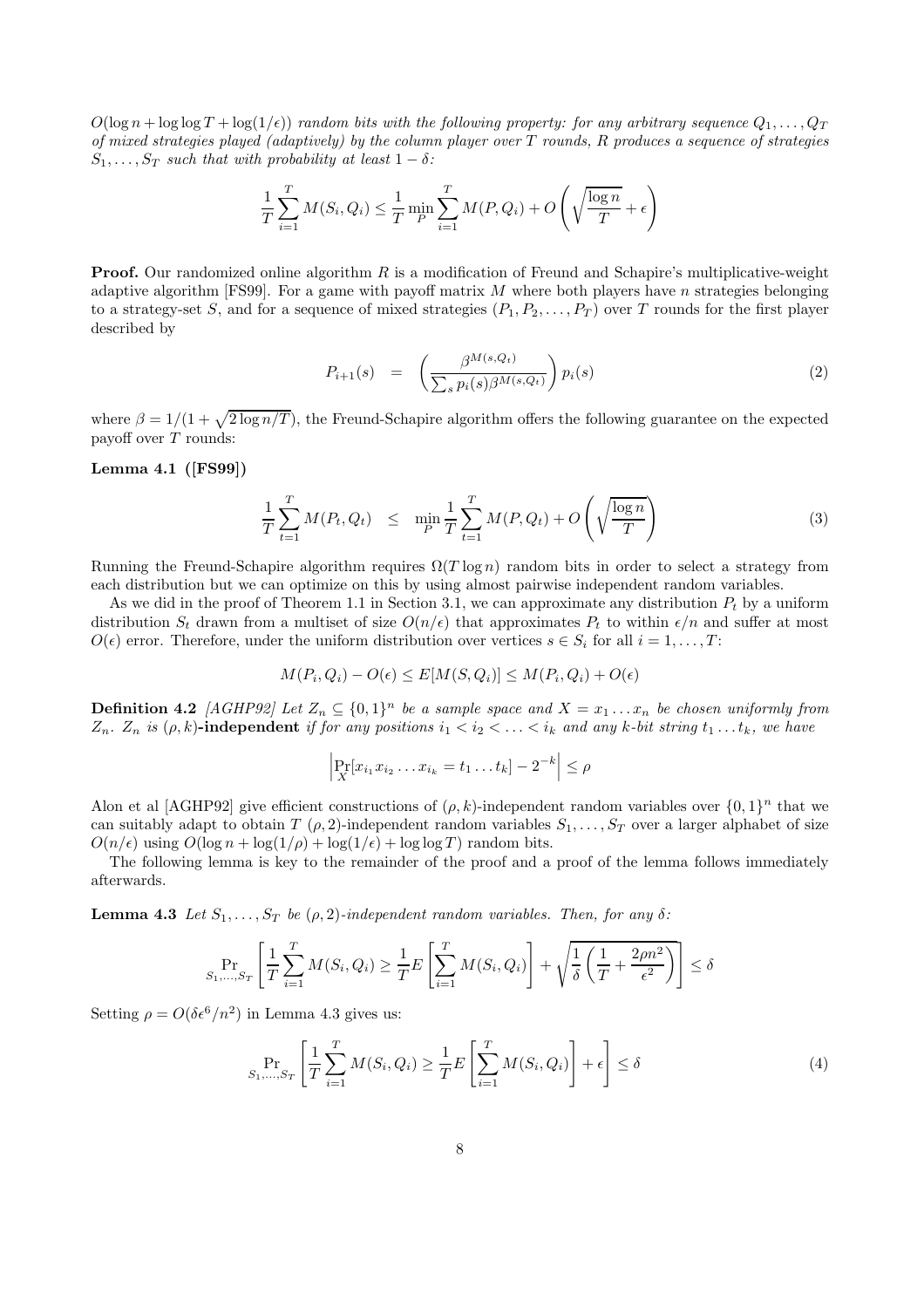Therefore with probability at least  $1 - \delta$  over the choice of randomness of  $S_1, \ldots, S_T$ 

$$
\frac{1}{T} \sum_{i=1}^{T} M(S_i, Q_i) \leq \frac{1}{T} E\left[\sum_{i=1}^{T} M(S_i, Q_i)\right] + \epsilon \leq \frac{1}{T} \sum_{i=1}^{T} M(P_i, Q_i) + O(\epsilon)
$$

Finally by application of Lemma 4.1 we have with probability at least  $1 - \delta$ 

$$
\frac{1}{T} \sum_{i=1}^{T} M(S_i, Q_i) \leq \frac{1}{T} \min_{P} \sum_{i=1}^{T} M(P, Q_i) + O\left(\sqrt{\frac{\log n}{T}}\right) + O(\epsilon)
$$
\n(5)

Note that by our choice of  $\rho$ , we require  $O(\log n + \log \log T + \log(1/\epsilon))$  random bits. This completes the proof of the theorem.  $\Box$ 

**Proof.** (Of Lemma 4.3) The proof is essentially a variation of the Chebyshev tail inequality for  $(\delta, 2)$  independent random variables. Let  $Z = \sum_i M(S_i, Q_i)$ . Then,

$$
\Pr\left[\frac{1}{T}Z \ge \frac{1}{T}EZ + \lambda\right] \le \Pr\left[\left|\frac{1}{T}Z - \frac{1}{T}EZ\right| \ge \lambda\right]
$$

$$
= \Pr\left[\frac{1}{T^2}(Z - E[Z])^2 \ge \lambda^2\right]
$$

$$
\le \frac{1}{T^2}\frac{\sigma^2(Z)}{\lambda^2}
$$
(6)

We bound  $\sigma^2(Z)$  as follows:

$$
\sigma^{2} = E\left[\left(\sum_{T} M(S_{i}, Q_{i}) - E[M(S_{i}, Q_{i})]\right)^{2}\right]
$$
\n
$$
= \sum_{T} \sigma^{2} (M(S_{i}, Q_{i})) + 2 \sum_{i,j \in [T]} (E\left[M(S_{i}, Q_{i})M(S_{j}, Q_{j})\right] - E\left[M(S_{i}, Q_{i})\right]E\left[M(S_{j}, Q_{j})\right])
$$
\n
$$
= \sum_{T} \sigma^{2} (M(S_{i}, Q_{i})) +
$$
\n
$$
2 \sum_{i,j \in [T]} \left(\sum_{s_{i} \in S_{i}, s_{j} \in S_{j}} M(s_{i}, Q_{i})M(s_{j}, Q_{j})\Pr[S_{i} = s_{i}, S_{j} = s_{j}] - E\left[M(s_{i}, Q_{i})\right]E\left[M(s_{j}, Q_{j})\right]\right)
$$
\n
$$
\leq \sum_{T} \sigma^{2} (M(S_{i}, Q_{i})) +
$$
\n
$$
2 \sum_{i,j \in [T]} \left(\sum_{s_{i} \in S_{i}, s_{j} \in S_{j}} M(s_{i}, Q_{i})M(s_{j}, Q_{j})\Pr[S_{i} = s_{i}] \Pr[S_{j} = s_{j}] + \delta) - E\left[M(S_{i}, Q_{i})\right]E\left[M(S_{j}, Q_{j})\right]\right)
$$
\n
$$
(By virtue of  $(\delta, 2)$ -independence of  $S_{i}, S_{j}$ )
$$
\n
$$
\leq \sum_{T} \sigma^{2} (M(S_{i}, Q_{i})) + 2 \sum_{i,j \in [T]} (\delta n^{2}/\epsilon^{2} + E\left[M(S_{i}, Q_{i})\right]E\left[M(S_{j}, Q_{j})\right] - E\left[M(S_{i}, Q_{i})\right]E\left[M(S_{j}, Q_{j})\right])
$$
\n
$$
(There are at most  $(n/\epsilon)$  possible strategies in the multisets  $S_{i}, S_{j}$ )
$$
\n
$$
\leq T \max_{j} \sigma^{2} + 2\delta n^{2}T^{2}/\epsilon^{2}
$$

Let  $\sigma_0 = \max_j \sigma_j$ . Then,

$$
\sigma^2(Z) \le T\sigma_0^2 + 2\delta T^2 n^2/\epsilon^2 \le T + 2\delta T^2 n^2/\epsilon^2 \tag{7}
$$

 $\Box$ 

Substituting in (6) and setting  $\lambda = \sqrt{\frac{1}{\alpha} \left( \frac{1}{T} + \frac{2\delta n^2}{\epsilon^2} \right)}$  we get the desired inequality.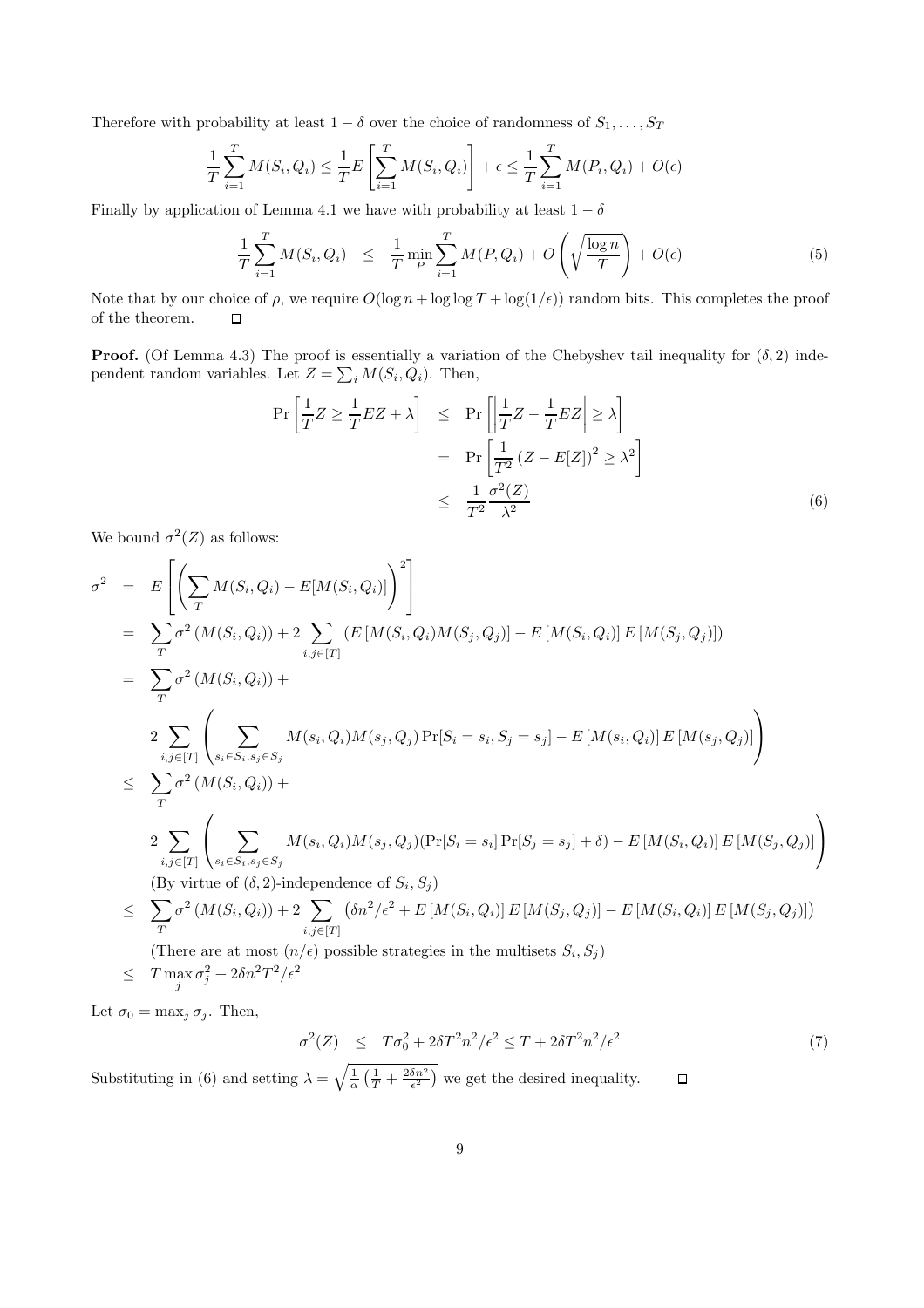# 5 Unbalanced games

In this section we will look at what happens when one of the players (perhaps as a consequence of having limited randomness) is known to have very few – k – available strategies, while the other player has  $n \gg k$ available strategies. In such a game does there exist a k-sparse strategy for the second player? We prove that this is indeed the case. The main technical tool we'll need is Carathéodory's Theorem. Since many of the results we obtain depend on the constructive feature of the theorem we record below such a proof.

Theorem 5.1 (Carathéodory's Theorem, constructive version) Let  $v_1, v_2, \ldots, v_n$  be vectors in a kdimensional subspace of  $\mathbb{R}^m$  where  $n \geq k+1$ , and suppose

$$
v = \sum_{i=1}^{n} \alpha_i v_i \quad \text{with } \sum_{i} \alpha_i = 1 \text{ and } \alpha_i \ge 0 \text{ for all } i
$$
 (8)

Then there exist  $\alpha'_1, \ldots, \alpha'_n$  for which  $v = \sum_{i=1}^n \alpha'_i v_i$  with  $\sum_i \alpha'_i = 1$  and  $\alpha'_i \geq 0$  for all i, and  $|\{i : \alpha'_i > 0\}| \leq$  $k+1$ . Moreover the  $\alpha'_i$  can be found in polynomial time, given the  $\alpha_i$  and the  $v_i$ .

**Proof.** We write a linear combination involving the  $n - 1 \geq k$  vectors  $(v_1 - v_n), \ldots, (v_{n-1} - v_n)$  as follows

$$
\sum_{j=1}^{n-1} t \beta_j (v_j - v_n) = 0 \tag{9}
$$

for some arbitrary t that we shall define later. Let  $\beta_l = -\sum_{j=1}^{n-1} \beta_j$ . Adding (8), (9) we get

$$
\sum_{j=1}^{n} (\alpha_j + t\beta_j)v_j = v \tag{10}
$$

Now, we set  $t = \min_i -\alpha_i/\beta_i$ , say without loss of generality  $-\alpha_1/\beta_1$ . Rewriting (10),

$$
\sum_{j=2}^{n} (\alpha_j - \alpha_1 \beta_j / \beta_1) v_j = v \tag{11}
$$

Furthermore,  $(\alpha_j - \alpha_1 \beta_j/\beta_1) > 0$  for all  $j = 2, ..., l$  and  $\sum_{j=2}^n (\alpha_j - \alpha_1 \beta_j/\beta_1) = 1$ . Hence, we have expressed v as a convex combination in  $(n-1)$  vectors from  $\{v_1, \ldots, v_n\}$ . We proceed in this manner, until we are no longer able to write a linear combination in k vectors as was done in (9). This procedure takes  $poly(n)$  time.  $\Box$ 

The main theorem in this section is below. We state it for two players for simplicity, and extend it to  $\ell$ players later.

**Theorem 1.4 (restated).** Let  $G = (R, C, k, n)$  be a two-player game. Given  $p^*$  for which there exists a  $q^*$ such that  $(p^*, q^*)$  is a Nash equilibrium, we can compute in deterministic polynomial time  $q'$  for which  $(p^*, q')$ is a Nash equilibrium and  $|supp(q')| \leq k$ .

**Proof.** We would like to apply Carathéodory's Theorem as was done to obtain a similar result in [LMM03] but we will need to modify our application since Carathéodory's Theorem applies to linear subspaces whereas the Nash equilibrium strategies define an affine subspace. By Lemma 2.5 given  $G, p^*$  we can construct a q such that  $(p^*, q)$  is also a Nash equilibrium. Consider the column vector u given by

$$
u = Rq^T = \sum_{i=1}^n q_i m_i
$$

where  $m_i$  is the *i*-th column vector in R. Since R is a  $k \times n$  matrix, u is in the span of column vectors  $m_1, \ldots, m_n$  that lie in a k-dimensional subspace of  $\mathbb{R}^k$ . Since  $(p^*, q)$  is a Nash-equilibrium, for all  $i \in \text{supp}(q)$ :

$$
p^*m_i = \max_j p^*m_j = w^*
$$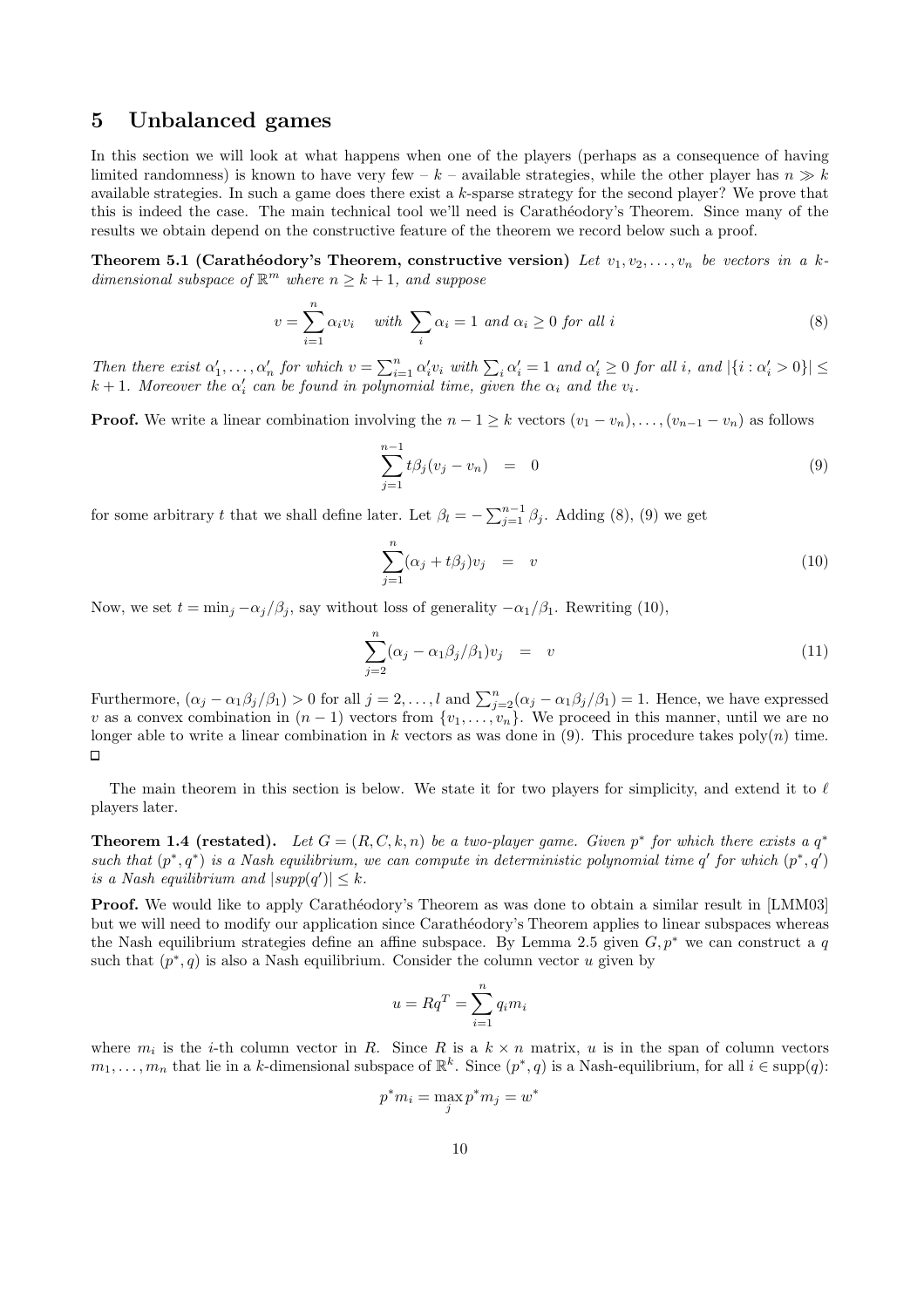This is an additional linear constraint on the  $m_i$ s and hence  $m_1, \ldots, m_n$  lie in a  $(k-1)$ -dimensional affine subspace A. Since u is a convex combination of the  $m_i$ 's,

$$
p^*u = p^* \left(\sum_{i=1}^n q_i m_i\right) = \sum_{i=1}^n q_i(p^*m_i) = w^* \sum_{q_i > 0} q_i = w^*
$$

and hence u also lies in A. Define  $m'_i = m_i - w^* 1_k$ , where  $1_k$  is the all-ones column vector. Then for all  $i \in \text{supp}(q)$ ,  $p^*m'_i = 0$ . Therefore

$$
u' = u - w^* 1_k = \sum_{q_i > 0} q_i m'_i
$$

lies in a  $(k-1)$ -dimensional subspace of  $\mathbb{R}^k$ . Applying Carathéodory's theorem 5.1, u' can thus be rewritten as a convex combination:

$$
u'=\sum_i q_i'm_i'
$$

where  $|\text{supp}(q')| \leq k$ . It follows that

$$
u = u' + w^* 1_k = \sum_i q'_i m'_i + w^* 1_k = \sum_i q'_i (m'_i + w^* 1_k) = \sum_i q'_i m_i
$$

We claim that  $(p^*, q')$  is the desired Nash equilibrium. This is true because  $supp(q') \subseteq supp(q^*)$ , and for each  $j \in \text{supp}(p^*), R(q')^T = Rq^T$  and hence  $\text{supp}(p^*) \subseteq \{j : (R(q')^T)_j = \max_s (R(q')^T)_s\}.$ 

The following theorem extends the result above to the general  $\ell$ -player game where  $\ell-1$  players play sparse strategies.

 $\textbf{Corollary 1.5 (restated)}. \quad Let \textit{G} = (T_1, T_2, \ldots, T_\ell, k_1, k_2, \ldots, k_{\ell-1}, n) \textit{ be an $\ell$-player game where } \prod_{i=1}^{\ell-1} k_i < \ell$ n. Given  $G, p_1^*, \ldots, p_{\ell-1}^*$  there exists a deterministic polynomial-time procedure to compute  $\widehat{p_\ell}$  such that  $(p_1^*, p_2^*, \ldots, p_{\ell-1}^*, \widehat{p_\ell})$  is a Nash equilibrium for G and  $|\text{supp}(\widehat{p_\ell})| \leq k = \prod_{i=1}^{\ell-1} k_i$ .

**Proof.** The proof is similar to that of Theorem 1.4. Applying Lemma 2.5, we obtain  $p_\ell$  such that  $(p_1^*, \ldots, p_{\ell-1}^*, p_\ell)$ is a Nash equilibrium for G. Consider the  $k \times n$  matrix  $T_{-\ell}$  formed by choosing each of  $T_1, \ldots, T_{\ell-1}$ 's strategies.  $T_{-\ell}$  is of rank at most  $k < n$ . As in proving Theorem 1.4, we observe that the column vector  $u = T_{-\ell} p'_{\ell}$ <br>is in the span of column vectors  $m_1^{-\ell}, \ldots, m_n^{-\ell}$  that lie in a  $(k-1)$ -dimensional affine subspace fo same line of argument with respect to  $(p_1^*, \ldots, p_{\ell-1}^*)$  imposing a constraint on the  $m_i$ 's. Translating back and forth between the linear and affine subspace and applying Carathéodory's Theorem we get  $p'_\ell$ ,  $\text{supp}(p'_\ell) \leq k$ the Nash equilibrium strategy for  $T_{\ell}$ . The algorithm runs in time polynomial in  $n^{\ell}$ .

In Theorem 5.2, we also show that these bounds are tight (for small values of  $k$ ) in that we show examples of games for which there exist Nash equilibria where the  $\ell$ -th player requires support  $k = \prod_{i=1}^{\ell-1} k_i$ .

**Theorem 5.2** For every n,  $\ell \geq 2$ , and  $k_1, \ldots k_{\ell-1}$  such that  $k = \prod_{i=1}^{\ell-1} k_i < n$ , there exists an  $\ell$ -player game  $G = (T_1, T_2, \ldots, T_\ell, k_1, k_2, \ldots, k_{\ell-1}, n)$  for which the following hold:

1. There exists a Nash equilibrium  $(p_1^*, p_2^*, \ldots, p_\ell^*)$  with  $|supp(p_i^*)| = k_i$  for  $i = 1, 2, \ldots, \ell-1$  and  $|supp(p_\ell^*)|$  =  $k < n$ . And, there is no  $p_\ell$  with  $|supp(p_\ell)| < \prod_{i=1}^{\ell-1} k_i = k$  such  $(p_1^*, p_2^*, \ldots, p_{\ell-1}^*, p_\ell)$  is a Nash equilibrium.

**Proof.** (Sketch) For each  $T_i$ ;  $i = 1, ..., \ell$  we set values as follows. For some lexicographical ordering of  $J = \{(v_1, \ldots, v_{\ell-1}) \mid 1 \le v_r \le k_r; 1 \le r \le \ell-1\}$  given by  $\alpha_1, \alpha_2, \ldots, \alpha_k$  we set

$$
T_i(\alpha_j, j) = \begin{cases} 1 & 1 \le j \le k; 1 \le i \le \ell, \\ 0 & \text{otherwise.} \end{cases}
$$
 (12)

Let  $(p_1^*, p_2^*, \ldots, p_\ell^*)$  be the mixed strategy  $\ell$ -tuple where for each  $i = 1, \ldots, \ell - 1$   $p_i^*$  is the uniform distribution on the set of strategies  $\{v_i \mid 1 \le v_i \le k_i\}$ . Then,  $(p_1^*, \ldots, p_\ell^*)$  specifies a Nash equilibrium for G. This is easy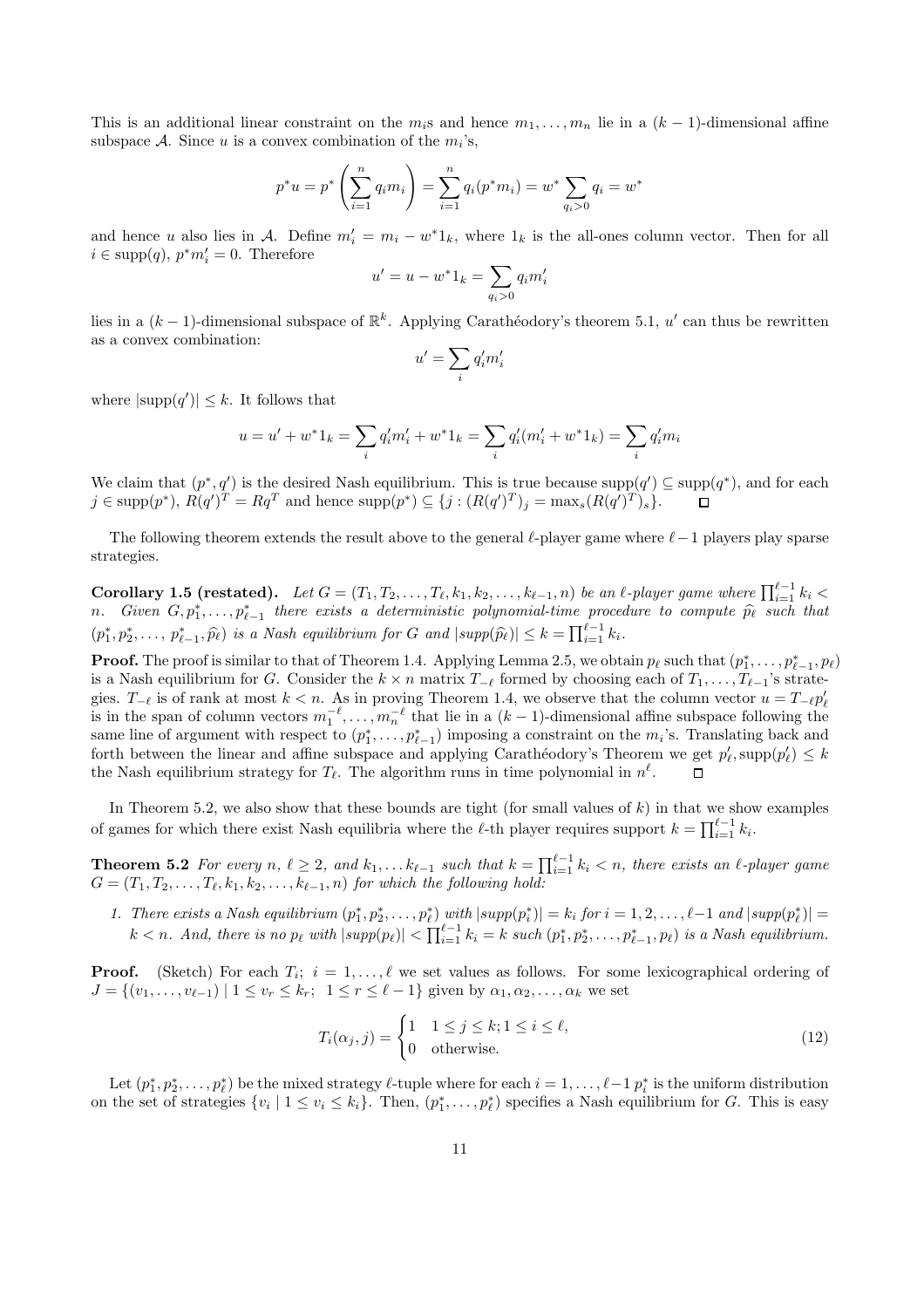to see since the payoff to  $T_i$  upon playing  $p_i^*$  in response to  $(p_1^*, \ldots, p_{i-1}^*, p_{i+1}^*, \ldots, p_\ell^*)$  is  $1/k$  for  $i = 1, \ldots, \ell$ and 0 for any other strategy. Hence,  $T_i$  has no incentive to deviate unilaterally to any other strategy that will increase his payoff. Since this holds true for all  $i = 1, \ldots, \ell$   $(p_1^*, \ldots, p_\ell^*)$  is a Nash equilibrium.

Next, suppose that  $T_\ell$  decides to play a strategy with support  $k' < k = \prod_{i=1}^{\ell-1} k_i$ . Then, there is some  $1 \leq j < k$  such that j is not included in  $T_{\ell}$ 's support. Corresponding to j is some  $(v_1^*, \ldots, v_{\ell-1}^*)$  according to the lexicographical ordering described above. By leaving out  $v_i^*$  from its support and redistributing that weight onto other strategies,  $T_i$  has increased its payoff from  $1/k$  to  $1/k'$ . Hence such a strategy cannot be an equilibrium.  $\Box$ 

# 6 Finding sparse  $\epsilon$ -equilibria in low-rank games

We now consider games of rank  $k$ , which is a significant generalization of the "unbalanced" games in the previous section. Indeed, rank k games are perhaps the most general class of games for which sparse equilibria are guaranteed to exist. In this section we give algorithms to compute sparse  $\epsilon$ -equilibria in this setting.

#### 6.1 Two player case

Since we are computing  $\epsilon$ -equilibria, we only expect the game specification to be given up to some fixed precision. We will be working with rank k matrices M expressed as  $M_1M_2$  (where  $M_1$  is a  $n \times k$  matrix and  $M_2$  is a  $k \times n$  matrix). Such a decomposition can be found efficiently via basic linear algebra. In the following theorem we take  $M_1$  and  $M_2$ , specified up to fixed precision, as our starting point.<sup>2</sup> As the example in §6.3 illustrates, such a decomposition is already available for many natural games. Our convention for expressing fixed precision entries will be to require them to be integers in the range  $[-B, B]$  for a bound B.

**Theorem 1.6 (restated).** Let  $G = (R, C, n)$  be a two player game such that R and C have rank at most k. Furthermore, let  $R = R_1R_2$ ,  $C = C_1C_2$  be a decomposition of R, C with  $R_1, R_2, C_1, C_2$  containing integer entries in  $[-B, B]$ . Then, for every  $\epsilon > 0$ , there is a deterministic procedure P running in time  $(4B^2k/\epsilon)^{2k}$  poly $(|G|)$  that returns a 4 $\epsilon$ -Nash equilibrium  $(p, q)$  with  $|supp(p)|, |supp(q)| \leq k+1$ .

Lipton et al. showed that there exist  $(k + 1)$ -sparse Nash equilibria in this setting and this implies an enumeration algorithm to find an equilibrium in time approximately  $n^{k+1}$ poly( $|G|$ ). Our algorithm shows that the problem is "fixed parameter tractable" [Ces05, DF99, DFS97] where  $\epsilon$ , the rank k and precision B are the parameters.

**Proof.** Note that the payoff to the row-player when  $(p, q)$  is the strategy tuple for the game which is given by  $pRq^T$  can now be written as  $pR_1R_2q^T$  and likewise for the column player. The first step in our algorithm is to "guess" a collection of vectors to within  $\delta = \epsilon/(2Bk)$  precision. We describe the "correct" guess relative to an (arbitrary) Nash equilibrium  $(p^*, q^*)$  for G. Let  $p^{*'} = p^*C_1, q^{*'} = R_2q^{*T}$ . Note that from our choice of  $C_1, R_2$  it holds that  $p^{*'}$ ,  $q^{*'}$  satisfy  $-B \leq p^{*'}_i$  $i<sub>i</sub><sup>*</sup>, q<sub>i</sub><sup>*</sup> \leq B; i = 1, ..., k$ . The algorithm is as follows:

- 1. Guess a  $\tilde{p}'$  such that for all  $i = 1, ..., k |p_i^{*'} \tilde{p}_i'| \leq \delta$ . Similarly, guess  $\tilde{q}'$  such that for all  $i = 1, ..., k$  $|q_i^{*'} - \tilde{q}'_i| \leq \delta.$
- 2. Let  $\alpha_s = (\tilde{p}'C_2)_s$  and  $\beta_t = (R_1\tilde{q}^{T})_t$ . Set  $S = \{s | \max_r \alpha_r 2\epsilon \leq \alpha_s \leq \max_r \alpha_r \}$  and  $T = \{t | \max_r \beta_r 2\epsilon \leq \alpha_s \leq \max_r \alpha_s \}$  $2\epsilon < \beta_t < \max_r \beta_r$ .

<sup>&</sup>lt;sup>2</sup>We note that computing  $M_1, M_2$  of fixed precision such that  $M_1M_2$  approximates M is not necessarily always possible or straightforward. We state our theorem in this way to avoid these complications, a detailed discussion of which would be beyond the scope of this paper.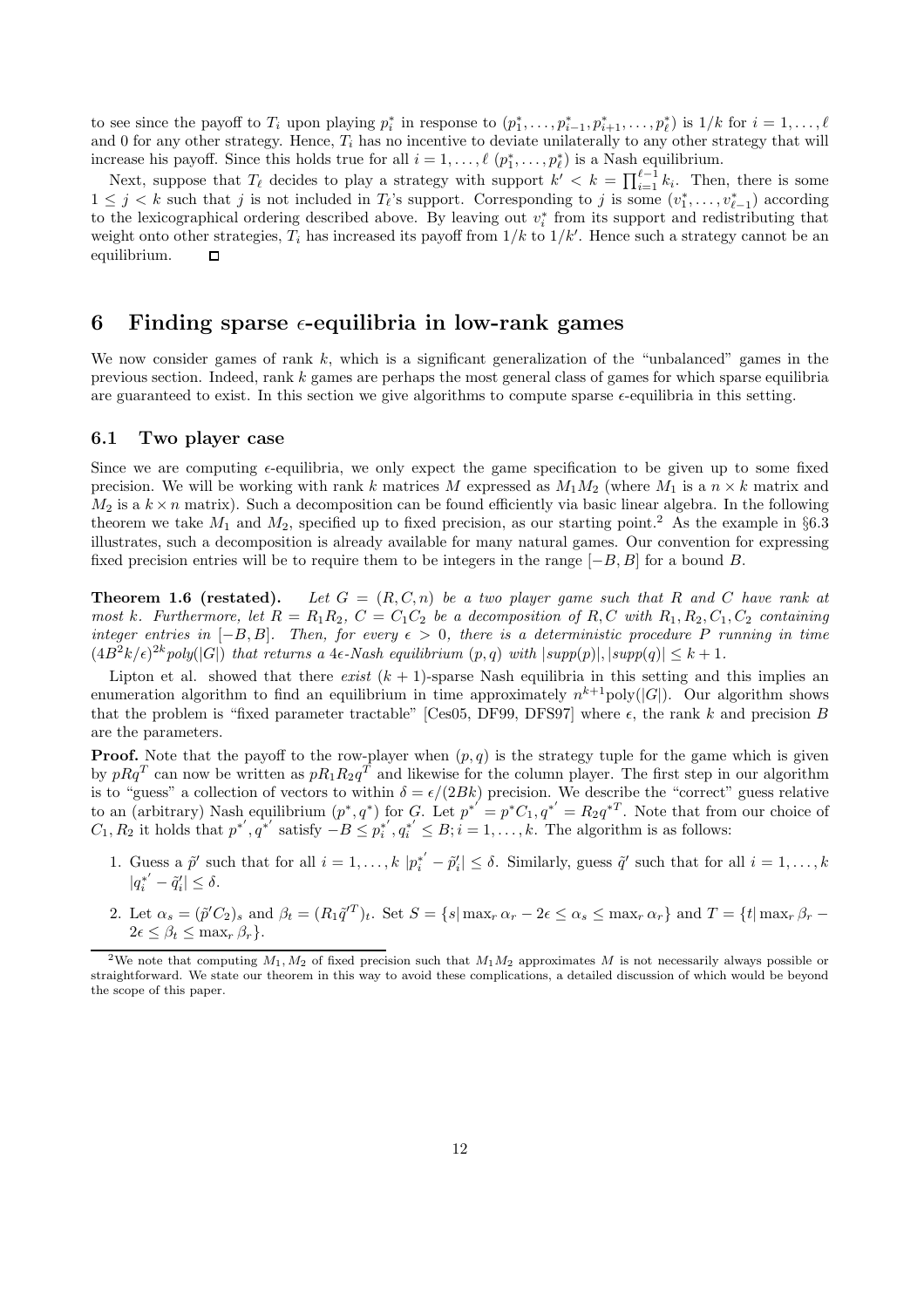3. Find a feasible solution  $\bar{p}$  to the following linear program

$$
|(\bar{p}C_1)_j - \tilde{p}_j'| \le \delta; \qquad j = 1, \dots, k
$$
\n(13)

$$
\bar{p}_i \ge 0; \qquad i = 1, \dots, n \tag{14}
$$

$$
\bar{p}_i = 0; \qquad i \notin T \tag{15}
$$

$$
\sum_{i=1}^{n} \bar{p}_i = 1 \tag{16}
$$

and a feasible solution  $\bar{q}$  to the analogous linear program in which the first set of constraints is

$$
|(R_2\bar{q}^T)_j - \tilde{q}'_j| \leq \delta; j = 1, \dots, k.
$$

- 4.  $v = \bar{p}C_1$  is a convex combination of the rows of  $C_1$ , all of which lie in a k-dimensional subspace. From Carathéodory's Theorem (Theorem 5.1), we can find  $\hat{p}$  with  $\text{supp}(\hat{p}) \subseteq \text{supp}(p)$  for which  $|\text{supp}(\hat{p})| \leq k+1$ and  $v = \hat{p}C_1$ .
- 5. Similarly  $u = R_2 \bar{q}^T$  is a convex combination of the columns of  $R_2$ , all of which lie in a k-dimensional subspace. Applying Carathéodory's Theorem again, we find  $\hat{q}$  with supp $(\hat{q}) \subseteq \text{supp}(q)$  for which  $|\text{supp}(\hat{q})| \leq k+1$  and  $u = R_2 \hat{q}^T$ .
- 6. Return  $\hat{p}, \hat{q}$ .

Correctness follows from the next two claims:

Claim 6.1 A feasible solution to the linear programs formulated in step 3 of the algorithm exists.

**Proof.** (Of Claim 6.1) We claim that if  $(p^*, q^*)$  is a Nash equilibrium for G then  $\bar{p} = p^*$  is a feasible solution to the first LP and  $\bar{q} = q^*$  is a feasible solution to the second LP.

Assume  $\tilde{p}'$  and  $\tilde{q}'$  are the correct guesses. We need to show that  $\text{supp}(p^*) \subseteq T$  and  $\text{supp}(q^*) \subseteq S$ . Since  $\tilde{p}'$  is a correct guess,  $p^{*'} = p^*C_1$  satisfies  $|p_j^{*'} - \tilde{p}_j'|\leq \delta$ . Therefore,  $p^*$  satisfies (13). Similarly for  $\tilde{q}'$  we have  $|q_j^{*'} - \tilde{q}_j'| \leq \delta$  and so  $q^*$  satisfies (13) in the LP for q.

Consider  $r \in \text{supp}(p^*)$  and  $(R_1 \tilde{q}^T)_r$ . Since  $|\tilde{q}'_j - q^{*'}_j|$  $|j \choose j \leq \epsilon/(2Bk)$  for all  $j = 1, \ldots, k$ , we get

$$
(R_1 q^{*'}T)_r - \epsilon \le (R_1 \tilde{q}^{'T})_r \le (R_1 q^{*'}T)_r + \epsilon
$$
\n(17)

Moreover  $p^*$  is a Nash equilibrium strategy and  $r \in \text{supp}(p^*)$ . Therefore,

$$
\max_{t} (R_1 \tilde{q}^{'T})_t - \epsilon \leq (R_1 q^{*'} T)_r = \max_{t} (R_1 q^{*'} T)_t \leq \max_{t} (R_1 \tilde{q}^{'T})_t + \epsilon
$$
\n(18)

Combining  $(17)$  and  $(18)$ ,

$$
\max_t (R_1 \tilde{q}^{'T})_t - 2\epsilon \leq (R_1 \tilde{q}^{'T})_r \leq \max_t (R_1 \tilde{q}^{'T})_t + 2\epsilon
$$

and the right hand side can be simplified to yield:

$$
\max_t (R_1 \tilde{q}^{'T})_t - 2\epsilon \leq (R_1 \tilde{q}^{'T})_r \leq \max_t (R_1 \tilde{q}^{'T})_t.
$$

Hence  $r \in T$  and  $\text{supp}(p^*) \subseteq T$ . Similarly, we can show that  $\text{supp}(q^*) \subseteq S$ .  $\Box$ 

Claim 6.2  $(\hat{p}, \hat{q})$  as returned by the algorithm is a 4 $\epsilon$ -equilibrium.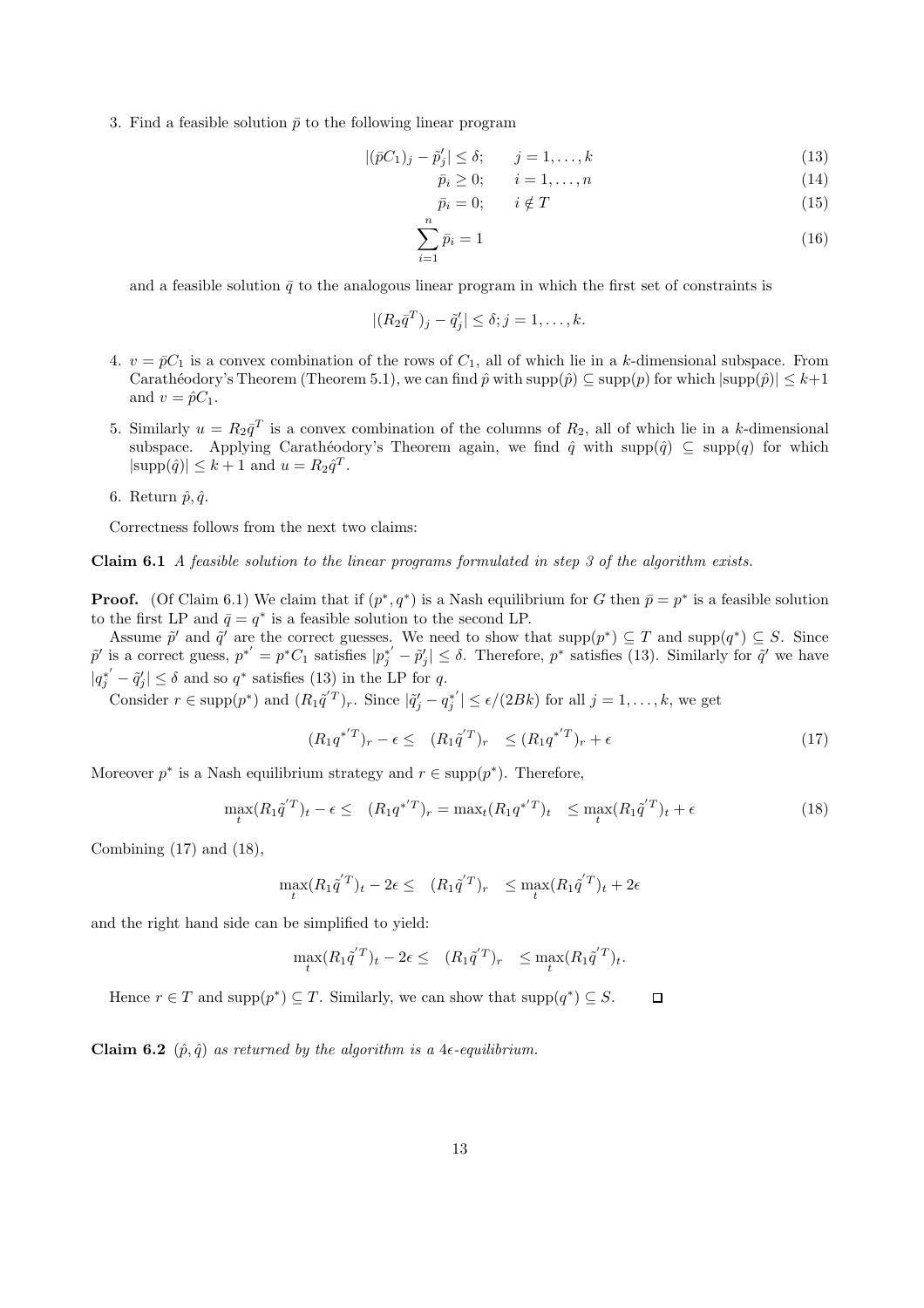**Proof.** (Of Claim 6.2) We need to show that for any  $p', q', (p, \hat{q})$  satisfy

$$
\begin{array}{rcl}\n\hat{p}R\hat{q}^T & \geq & p'R\hat{q}^T - 4\epsilon, \\
\hat{p}C\hat{q}^T & \geq & \hat{p}Cq'^T - 4\epsilon\n\end{array}
$$

Now,

$$
\hat{p} C \hat{q}^T = (\hat{p} C_1) C_2) \hat{q}^T
$$

By our choice of  $\hat{p}$  in step 4. of the algorithm,  $\hat{p}C_1 = \overline{p}C_1$ . So,

$$
\hat{p}C\hat{q}^T = (\bar{p}C_1) C_2 \hat{q}^T
$$
\n
$$
\geq (\tilde{p}' - \delta 1_k) C_2 \hat{q}^T \quad \text{from (13)}
$$
\n
$$
= \tilde{p}' C_2 \hat{q}^T - \delta 1_k C_2 \hat{q}^T
$$
\n
$$
\geq \tilde{p}' C_2 \hat{q}^T - \epsilon
$$
\n(19)

Since  $\text{supp}(\hat{q}) \subseteq \text{supp}(\bar{q})$  and  $\text{supp}(\bar{q})$  contains only s for which  $(\tilde{p}'C_2)_s \ge \max_r (\tilde{p}'C_2)_r - 2\epsilon$  we obtain

$$
\tilde{p}'C_2\hat{q}^T \geq \max_r (\tilde{p}'C_2)_r - 2\epsilon
$$
\n
$$
\geq \max_r ((\bar{p}C_1 - \delta 1_k)C_2)_r - 2\epsilon \quad \text{from (13)}
$$
\n
$$
\geq \max_r (\hat{p}C_1C_2)_r - 3\epsilon
$$
\n
$$
\geq \hat{p}Cq^{'T} - 3\epsilon \quad \text{for any } q'
$$
\n(20)

Combining  $(19)$  and  $(20)$ ,

$$
\hat{p}C\hat{q}^T \ge \hat{p}Cq'^T - 4\epsilon
$$

Similarly,  $\hat{p}R\hat{q}^T \geq p'R\hat{q}^T - 4\epsilon$  for any  $p'$ .

We analyze the run-time for the algorithm above in terms of the support parameter  $k$  and number of strategies n, and B. The first step of the algorithm where we "guess"  $\tilde{p}'$  requires exhaustively going through all possible choices for each component of  $\tilde{p}'$  in the interval  $[-B, B]$  in steps of  $\delta$ , and similarly for guessing  $\tilde{q}'$ . This takes time  $(2B/\delta)^{2k} = (4B^2k/\epsilon)^{2k}$ . For each choice of  $(\tilde{p}', \tilde{q}')$ , we will need to solve the linear program above which takes poly( $|G|$ ) time. The applications of Carathéodory's Theorem also take poly( $|G|$ ) and so the running time is as claimed and this completes the proof of the theorem.  $\Box$ 

## 6.2 Three or more players

In this section, we will look at obtaining approximate Nash equilibria for low-rank games with three or more players. This direction does not seem to have been studied before, and the previously known algorithms for low-rank games [KT07] don't seem to extend to more than 2 players.

We begin by stating some definitions related to tensor rank.

**Definition 6.3** An arity-l tensor T with dimension n has a p-decomposition if it can be expressed as:  $T = \sum_{i=1}^p t_1^{(i)} \otimes t_2^{(i)} \otimes \ldots \otimes t_l^{(i)}$  where each  $t_j^{(i)}$  $j_j^{(i)}$  is an  $n \times 1$  vector (i.e. it is the sum of p pure tensors).

It will be convenient to aggregate the information in a p-decomposition of such a tensor  $T$  into a  $\ell$ -tuple  $(C_{i1}, C_{i2}, \ldots, C_{i\ell})$  where each  $C_{ij}$  is an  $n \times p$  matrix whose columns are given by  $\left(t_{ij}^{(1)}, \ldots, t_{ij}^{(p)}\right)$ . We will refer to the r-th row of a matrix  $C_{ij}$  as  $C_{ij}(r)$ . We will also define  $\odot$  to be the component-wise product of vectors:

**Definition 6.4** For two vectors  $v, w \in \mathbb{R}^n$ , define  $(v \odot w)$  to be the vector  $(v_1w_1, v_2w_2, \ldots, v_nw_n) \in \mathbb{R}^n$ .

The following inequality will be useful in obtaining a result for the extension to three or more players.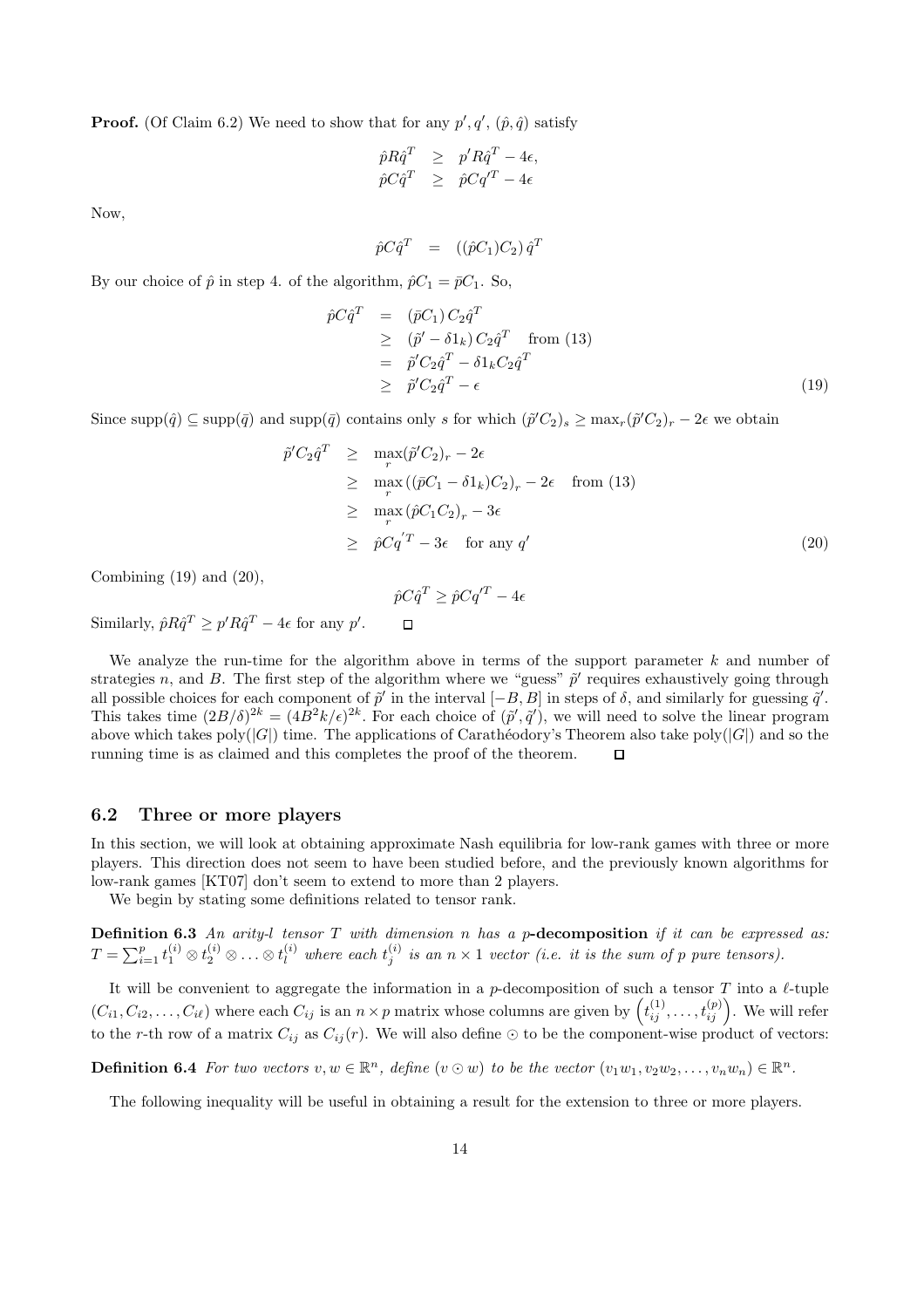**Lemma 6.5** Let  $x_1, x_2, \ldots, x_\ell, \widetilde{x_1}, \widetilde{x_2}, \ldots, \widetilde{x_\ell} \in \mathbb{R}^k$  be vectors satisfying  $|x_i - \widetilde{x_i}| \leq \delta$  and furthermore, let  $|\widetilde{x}_i| \leq B$  for all  $i = 1, \ldots, \ell$ . Then,

$$
\langle x_1, (\widetilde{x_2} \odot \ldots \odot \widetilde{x_{\ell}}) \rangle - \delta \ell k (B + \delta)^{\ell-1} \leq \langle x_1, (x_2 \odot x_3 \odot \ldots \odot x_{\ell}) \rangle \leq \langle x_1, (\widetilde{x_2} \odot \ldots \odot \widetilde{x_{\ell}}) \rangle + \delta \ell k (B + \delta)^{\ell-1}
$$

Proof.

$$
\langle x_1, (x_2 \odot x_3 \odot \ldots \odot x_{\ell}) \rangle \geq \langle x_1, (\widetilde{x_2} - \delta 1_k) \odot x_3 \odot \ldots \odot x_{\ell} \rangle
$$
  
\n
$$
\geq \langle x_1, \widetilde{x_2} \odot x_3 \odot \ldots \odot x_{\ell} \rangle - \delta (B + \delta)^{\ell - 2} \langle x_1, 1_k \rangle
$$
  
\n
$$
\geq \langle x_1, \widetilde{x_2} \odot x_3 \odot \ldots \odot x_{\ell} \rangle - \delta k (B + \delta)^{\ell - 1}
$$
  
\n:  
\n:  
\n
$$
\langle x_1, \widetilde{x_2} \odot x_3 \odot \ldots \odot \widetilde{x_{\ell}} \rangle - (\ell - 1) \delta k (B + \delta)^{\ell - 1}
$$
  
\n
$$
\geq \langle x_1, \widetilde{x_2} \odot \ldots \odot \widetilde{x_{\ell}} \rangle - \delta \ell k (B + \delta)^{\ell - 1}
$$

The other side of the inequality can be similarly shown.  $\Box$ 

We begin by generalizing Lipton et al. [LMM03] to the multiplayer case. The following theorem shows that low rank games in the multiplayer case have sparse Nash equilibria; in the next section we give nontrivial algorithms to find approximate equilibria with this sparsity.

**Corollary 6.6** Let  $G = (T_1, \ldots, T_\ell, n)$  be an  $\ell$ -player game, and suppose  $T_i$  has rank  $k_i$ . Then there exists a Nash equilibrium  $(p_1^*, \ldots, p_\ell^*)$  with  $|supp(p_i^*)| \leq 1 + \sum_{j=1}^{\ell} k_j$  for all i.

**Proof.** Let  $(q_1, \ldots, q_\ell)$  be a Nash equilibrium for G and let  $(C_{i,1}, \ldots, C_{i,\ell})$  be the tensor decomposition for  $T_i$ . Given  $q_1, \ldots, q_\ell$ , we can define vectors in  $\mathbb{R}^n$ :

w<sup>1</sup> = (C1,1( q2C1,<sup>2</sup>  q3C1,<sup>3</sup>  · · ·  q`C1,` ) T ) w<sup>2</sup> = (C2,2(q1C2,<sup>1</sup>  q3C2,<sup>3</sup>  · · ·  q`C2,` ) T ) w<sup>3</sup> = (C3,3(q1C3,<sup>1</sup>  q2C3,<sup>2</sup>  · · ·  q`C3,` ) T ) . . . w` = (C`,`(q1C`,<sup>1</sup>  q2C`,<sup>2</sup>  · · ·  q`−1C`,`−<sup>1</sup> ) T ) (21)

By the definition of a Nash equilibrium, the following conditions are satisfied:

$$
\text{supp}(q_1) \subseteq \{v : (w_1)_v = \max_u(w_1)_u\}
$$

$$
\text{supp}(q_2) \subseteq \{v : (w_2)_v = \max_u(w_2)_u\}
$$

$$
\vdots
$$

$$
\text{supp}(q_\ell) \subseteq \{v : (w_\ell)_v = \max_u(w_\ell)_u\}.
$$

And indeed any  $(\hat{q}_1, \ldots, \hat{q}_\ell)$  satisfying these conditions (when the  $w_i$  are defined relative the  $\hat{q}_i$ ) is a Nash equilibrium.

Set  $s = \sum_{j=1}^{\ell} k_j$ . Now, by Carathéodory's Theorem there exists  $\hat{q}_1 \in \mathbb{R}^n$  with  $\text{supp}(\hat{q}_1) \subseteq \text{supp}(q_1)$  and  $|\text{supp}(\widehat{q_1})| \leq s + 1$  for which:

$$
\widehat{q_1}(C_{2,1}|C_{3,1}|C_{4,1}|\cdots|C_{\ell,1})=q_1(C_{2,1}|C_{3,1}|\cdots|C_{\ell,1}),
$$

since the right-hand-side is a convex combination of vectors in  $\mathbb{R}^{s'}$  for  $s' \leq s$ . Similarly, there exists  $\widehat{q}_2 \in \mathbb{R}^n$ with  $\text{supp}(\hat{q}_2) \subseteq \text{supp}(q_2)$  and  $|\text{supp}(\hat{q}_2)| \leq s + 1$  for which:

$$
\widehat{q_2}(C_{1,2}|C_{3,2}|C_{4,2}|\cdots|C_{\ell,2})=q_2(C_{1,2}|C_{3,2}|C_{4,2}|\cdots|C_{\ell,2}),
$$

since the right-hand-side is a convex combination of vectors in  $\mathbb{R}^{s'}$  for  $s' \leq s$ .

A symmetric argument gives us a sparse  $\hat{q}_i$  from each  $q_i$ . Moreover, these  $\hat{q}_i$  produce precisely the same vectors  $w_1, w_2, \ldots, w_\ell$  via (21). And, since  $\text{supp}(\hat{q}_i) \subseteq \text{supp}(q_i)$  for all i, the strategies  $\hat{q}_i$  satisfy the above conditions for being a Nash equilibrium, assuming the original  $q_i$  did. conditions for being a Nash equilibrium, assuming the original  $q_i$  did.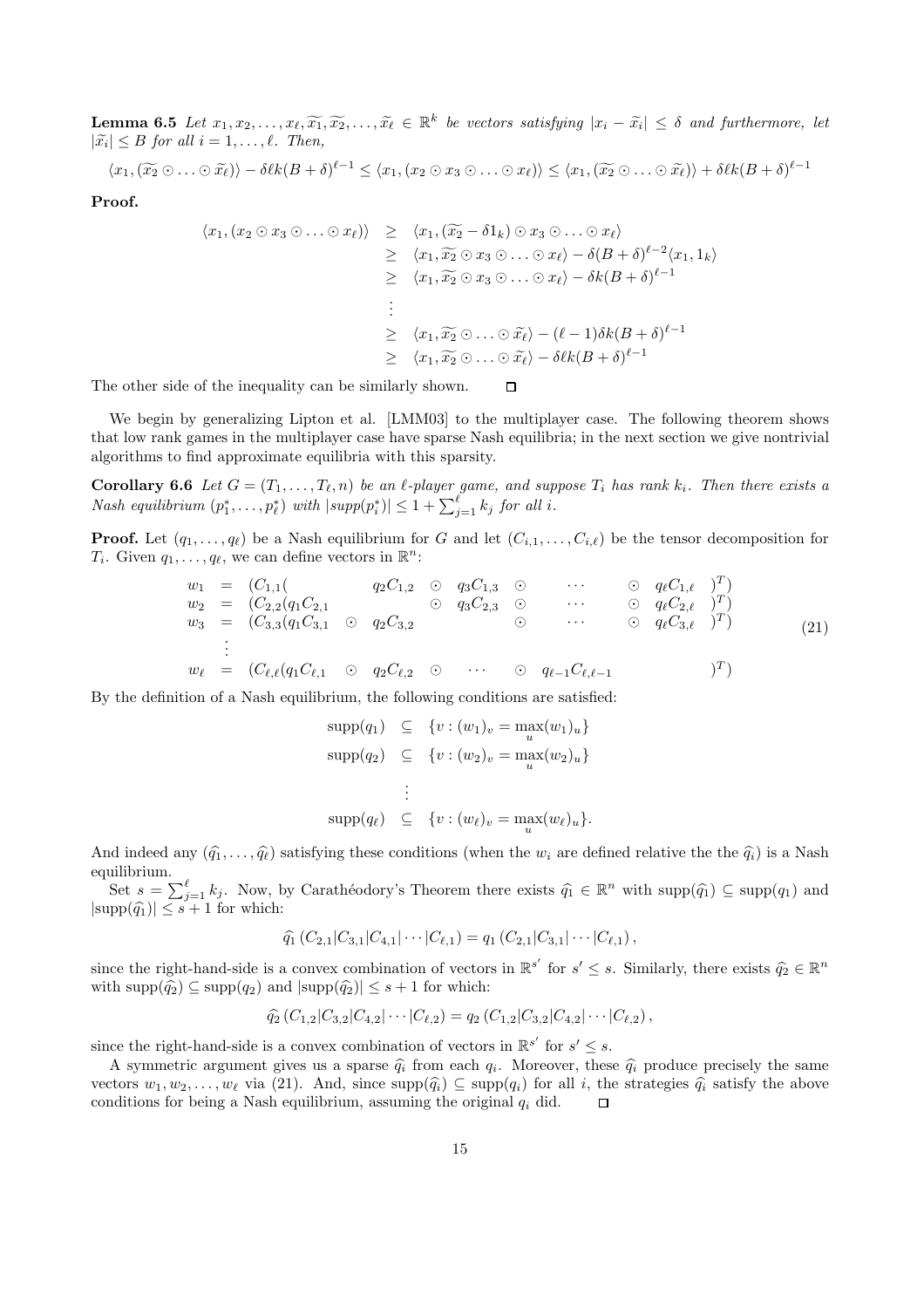We now turn to algorithms for finding sparse approximate equilibria, with three or more players. We first consider the case when the tensor decomposition is known. This is not an unnatural assumption: in §6.3, we describe a class of games for which the tensor decomposition is naturally given by the description of the payoff functions.

**Theorem 6.7** Let  $G = (T_1, \ldots, T_\ell, n)$  be an  $\ell$ -player game, and suppose we are given a k-decomposition of  $T_i = (C_{i1}, \ldots, C_{i\ell})$  where each of the  $C_{ij}$  is an  $n \times k$  matrix with integer values in  $[-B, B]$  for  $i, j = 1, \ldots, \ell$ . Then for every  $\epsilon > 0$ , there is a deterministic procedure P running in time

$$
((2B)^{\ell}k\ell/\epsilon)^{k(\ell-1)\ell} \mathop{poly}(|G|)
$$

that returns a 4 $\epsilon$ -Nash equilibrium  $(p_1, p_2, \ldots, p_\ell)$  with  $|supp(p_i)| \leq 1 + \ell k$  for all i.

**Proof.** As in the two player case, our first step is to "guess" a collection of vectors to within  $\delta = \frac{\epsilon}{k\ell(2B)^{\ell-1}}$ precision. We describe the "correct" guess relative to an (arbitrary) Nash equilibrium  $(p_1, \ldots, p_\ell)$  for  $G$ .

- 1. Let  $(p'_{11},...,p'_{1\ell}) = (p_1C_{11},p_2C_{12},...,p_{\ell}C_{1\ell})$  be an  $\ell$ -tuple of  $1 \times k$  vectors. Note that since all entries in  $(C_{11}, C_{12}, \ldots, C_{1\ell})$  lie in  $[-B, B]$ , entries in  $(p'_{11}, \ldots, p'_{1\ell})$  also lie in  $[-B, B]$ .
- 2. Guess an  $(\ell 1)$ -tuple  $(\widetilde{p'_{12}}, \ldots, \widetilde{p'_{1\ell}})$  such that

$$
|(p'_{1i})_j - \widetilde{(p'_{1i})_j}| \le \delta \qquad i = 2, \ldots, \ell; j = 1 \ldots, k
$$

3. For  $C_{11}(r)$ , the r-th row in  $C_{11}$  let

$$
\alpha_r = \left( C_{11} \left( \widetilde{p'_{12}} \odot \widetilde{p'_{13}} \odot \ldots \odot \widetilde{p'_{1\ell}} \right)^T \right)_r; r = 1, \ldots, n
$$
  

$$
\mathcal{S}_1 = \left\{ r | \max_t \alpha_t - 2\epsilon \le \alpha_r \le \max_t \alpha_t \right\}
$$

4. By repeating steps 1 through 3 on  $T_2, \ldots, T_\ell$  we can similarly obtain  $\mathcal{S}_2, \ldots, \mathcal{S}_\ell$ .

 $\overline{n}$ 

5. Find  $(\bar{p}_1, \ldots, \bar{p}_\ell)$  satisfying the following linear program

$$
|(\bar{p}_j C_{mj})_r - (\widetilde{p_{mj}})_r| \le \delta \qquad r = 1, \ldots, k; j = 1 \ldots, \ell;
$$

$$
m = 1, \dots, j - 1, j + 1, \dots, \ell
$$
 (22)

$$
(\bar{p}_j)i \ge 0; \qquad i = 1, \dots, n; j = 1, \dots, \ell
$$
\n(23)

$$
\sum_{i=1} (\bar{p}_j)_i = 1; \qquad j = 1, \dots, \ell
$$
\n(24)

$$
(\bar{p}_j)_i = 0; \qquad i \notin \mathcal{S}_j; j = 1, \dots, \ell
$$
\n
$$
(25)
$$

- 6. Let  $D_i = (C_{1,i} | C_{2,i} | \dots | C_{i-1,i} | C_{i+1,i} | \dots | C_{\ell,i})$  for  $i = 1, \dots, \ell$ .  $v = \bar{p}_i D_i$  is a convex combination of column vectors in  $D_i$  that are in an  $\ell k$ -dimensional subspace. Apply Carathéodory's Theorem (Theorem 5.1) to obtain  $\hat{p}_i$  such that  $v = \hat{p}_i D_i$  for  $i = 1, ..., \ell$  and  $\text{supp}(\hat{p}_i) \leq \ell k + 1$ .
- 7. Return  $(\widehat{p}_1, \ldots, \widehat{p}_\ell)$ .

As before, in order to prove the correctness of the above algorithm we postulate the following claims:

Claim 6.8 A feasible solution to the linear program formulated in step 5 of the algorithm exists.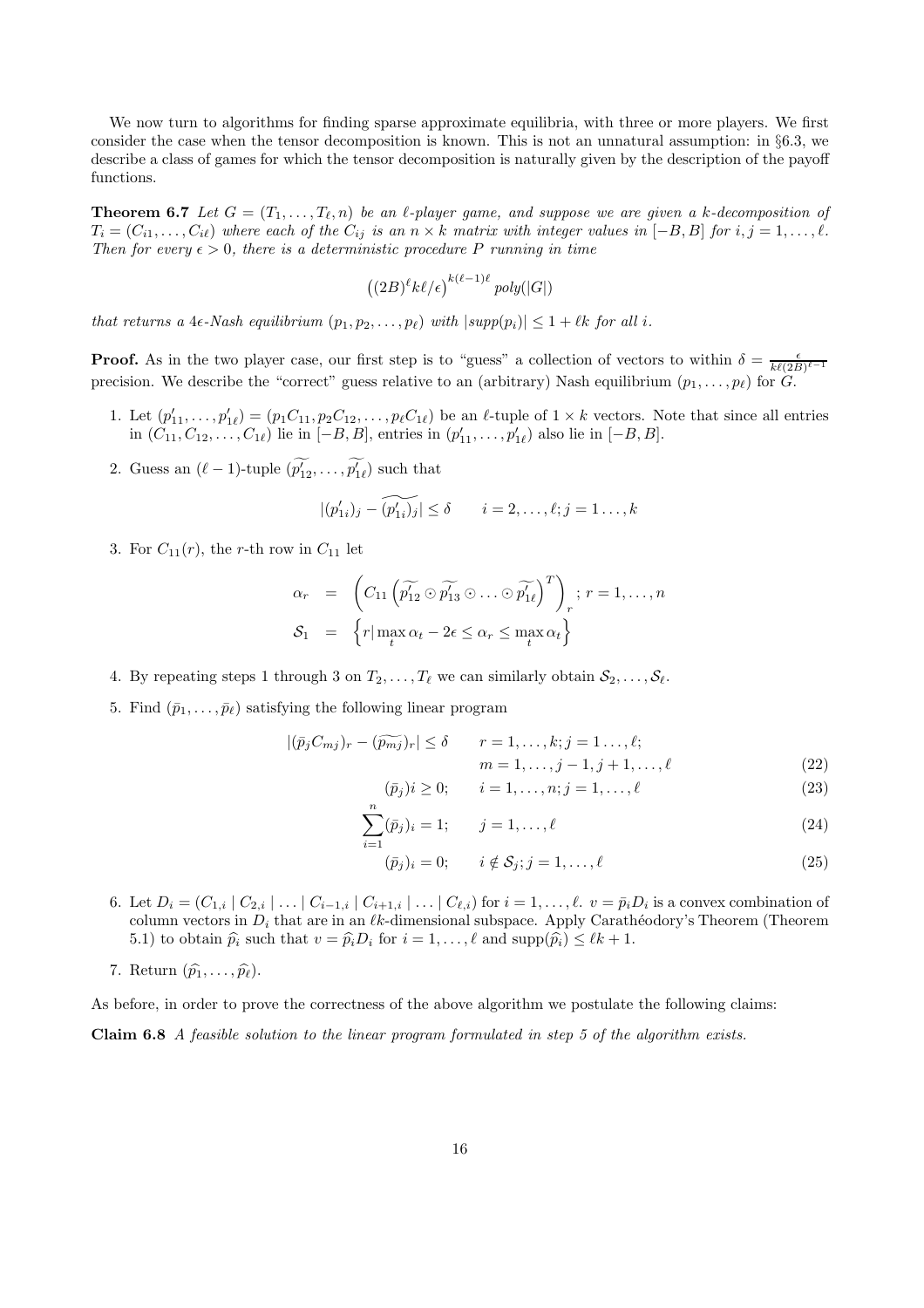**Proof.** (Of Claim 6.8) We will show that  $(\bar{p}_1 = p_1^*, \bar{p}_2, \dots, \bar{p}_\ell = p_\ell^*)$ , the Nash equilibrium strategies for  $T_1, \ldots, T_\ell$  satisfy the linear program. Since  $p_i^{*'} = p_i^* C_{11}$  satisfies  $|p_i^{*'}|$  $\binom{1}{i}[j] - p'_{mi}[j] \leq \delta$  for  $j = 1, ..., k$  and for  $m = [\ell] - \{i\}, p_i^*$  satisfies (22). (23) and (24) follow from  $\bar{p}_i$  being a probability distribution. So, it suffices to show that  $p_1^*,\ldots,p_\ell^*$  satisfy  $(25)$ , i.e. for any  $r \in \text{supp}(p_i^*)$ ,  $r \in \text{supp}(\mathcal{S}_i)$ . We will show this to be true for  $i = 1$ ; it symmetrically follows for  $i = 2, \ldots, \ell$ . Note that  $|\widetilde{p'_{1i}}| \leq B$  and  $|p_i^* C_{1i} - \widetilde{p'_{1i}} C_{1i}| \leq \delta$ . Then, applying Lemma 6.5 gives us

$$
(C_{11}(p_2^*C_{12}\odot\ldots\odot p_\ell^*C_{1\ell})^T)_r - \epsilon \leq (C_{11}(\widetilde{p_{12}}\odot\ldots\odot\widetilde{p_{1\ell}})^T)_r \leq (C_{11}(p_2^*C_{12}\odot\ldots\odot p_\ell^*C_{1\ell})^T)_r + \epsilon
$$

and likewise,

$$
\max_{t} \left( C_{11}(\widetilde{p_{12}'} \odot \ldots \odot \widetilde{p_{1\ell}})^{T} \right)_{t} - \epsilon \leq \left( C_{11}(\widetilde{p_{2}'} C_{12} \odot \ldots \odot \widetilde{p_{\ell}'} C_{1\ell})^{T} \right)_{r} \leq \max_{t} \left( C_{11}(\widetilde{p_{12}'} \odot \ldots \odot \widetilde{p_{1\ell}'})^{T} \right)_{t} + \epsilon
$$

Combining these two equations,

$$
\max_{t} \left( C_{11}(\widetilde{p_{12}} \odot \ldots \odot \widetilde{p_{1\ell}})^{T} \right)_{t} - 2\epsilon \leq \left( C_{11}(\widetilde{p_{12}} \odot \ldots \odot \widetilde{p_{1\ell}})^{T} \right)_{r} \leq \max_{t} \left( C_{11}(\widetilde{p_{12}} \odot \ldots \odot \widetilde{p_{1\ell}})^{T} \right)_{t}
$$
  
ce  $r \in \mathcal{S}_{1}$ .

Hence  $r \in \mathcal{S}_1$ .

### **Claim 6.9**  $(\widehat{p}_1, \ldots, \widehat{p}_\ell)$  as returned by the algorithm is a 4 $\epsilon$ -equilibrium.

**Proof.** (Of Claim 6.9) For the strategy tuple  $(p_1, \ldots, p_\ell)$  and given a decomposition of  $T_i = (C_{i1}, \ldots, C_{i\ell}),$ the payoff to player i given by  $T_i(p_1, \ldots, p_\ell)$  may be expressed as

$$
T_i(p_1,...,p_\ell) = p_i C_{ii} (p_1 C_{i1} \odot p_2 C_{i2} \odot ... \odot p_{i-1} C_{i(i-1)} \odot p_{i+1} C_{i(i+1)} \odot ... p_\ell C_{i\ell})^T
$$

Put this way, we need to show that for any  $(p'_1, \ldots, p'_\ell), \hat{p}_1, \ldots, \hat{p}_l$  returned by the algorithm satisfy

$$
\widehat{p}_i C_{ii} \left( \widehat{p}_1 C_{i1} \odot \ldots \widehat{p_{i-1}} C_{i,i-1} \odot \widehat{p_{i+1}} C_{i,i+1} \ldots \odot \widehat{p}_{\ell} C_{i\ell} \right)^T \quad \geq \quad p'_i C_{ii} \left( \widehat{p}_1 C_{i1} \odot \ldots \odot \widehat{p}_{\ell} C_{i\ell} \right)^T -
$$

for  $i = 1, \ldots, \ell$ . We will prove this for  $i = 1$ , the proof follows symmetrically for  $i = 2, \ldots, \ell$ . First, we note that from the application of Carathéodory's theorem in step 6,

$$
\widehat{p}_1 C_{11} \left( \widehat{p}_2 C_{12} \odot \ldots \odot \widehat{p}_\ell C_{1\ell} \right)^T = \widehat{p}_1 C_{11} \left( \overline{p}_2 C_{12} \odot \ldots \odot \overline{p}_\ell C_{1\ell} \right)^T \tag{26}
$$

 $\epsilon$ 

Then, applying Lemma 6.5

$$
\widehat{p}_1 C_{11} \left( \overline{p}_2 C_{12} \odot \ldots \odot \overline{p}_\ell C_{1\ell} \right)^T \quad \geq \quad \widehat{p}_1 C_{11} \left( \widetilde{p'_{12}} \odot \ldots \odot \widetilde{p'_{1\ell}} \right)^T - \epsilon \tag{27}
$$

By the same argument as before, since we picked only those r in supp $(\hat{p}_1) \subseteq S_1$  such that

$$
\left(C_{11}\left(\widetilde{p'_{12}}\odot\ldots\odot\widetilde{p'_{1\ell}}\right)^T\right)_r\geq \max_r\left(C_{11}\left(\widetilde{p'_{12}}\odot\ldots\odot\widetilde{p'_{1\ell}}\right)^T\right)_r-2\epsilon
$$

we get

$$
\widehat{p}_1 C_{11} \left( \widetilde{p'_{12}} \odot \ldots \odot \widetilde{p'_{1\ell}} \right)^T \ge \max_r C_{11}(r) \left( \widetilde{p'_{12}} \odot \ldots \odot \widetilde{p'_{1\ell}} \right)^T - 2\epsilon
$$
\n(28)

Applying Lemma 6.5 and from Carathéodory's Theorem,

$$
\max_{r} \left( C_{11} \left( \widetilde{p_{12}} \odot \ldots \odot \widetilde{p_{1\ell}} \right)^{T} \right)_{r} \geq \max_{r} \left( C_{11} \left( \overline{p}_{2} C_{12} \odot \ldots \odot \overline{p}_{\ell} C_{1\ell} \right)^{T} \right)_{r} - \epsilon
$$
\n
$$
= \max_{r} \left( C_{11} \left( \widehat{p}_{2} C_{12} \odot \ldots \odot \widehat{p}_{\ell} C_{1\ell} \right)^{T} \right)_{r} - \epsilon
$$
\n
$$
\geq p_{1}^{\prime} C_{11} \left( \widehat{p}_{2} C_{12} \odot \ldots \odot \widehat{p}_{\ell} C_{1\ell} \right)^{T} - \epsilon \text{ for any } p_{1}^{\prime} \tag{29}
$$

Combining  $(26)-(29)$ ,

$$
\widehat{p}_1 C_{11} \left( \widehat{p}_2 C_{12} \odot \ldots \odot \widehat{p}_\ell C_{1\ell} \right)^T \ge p_1' C_{11} \left( \widehat{p}_2 C_{12} \odot \ldots \odot \widehat{p}_\ell C_{1\ell} \right)^T - 4\epsilon \text{ for any } p_1'
$$

 $\Box$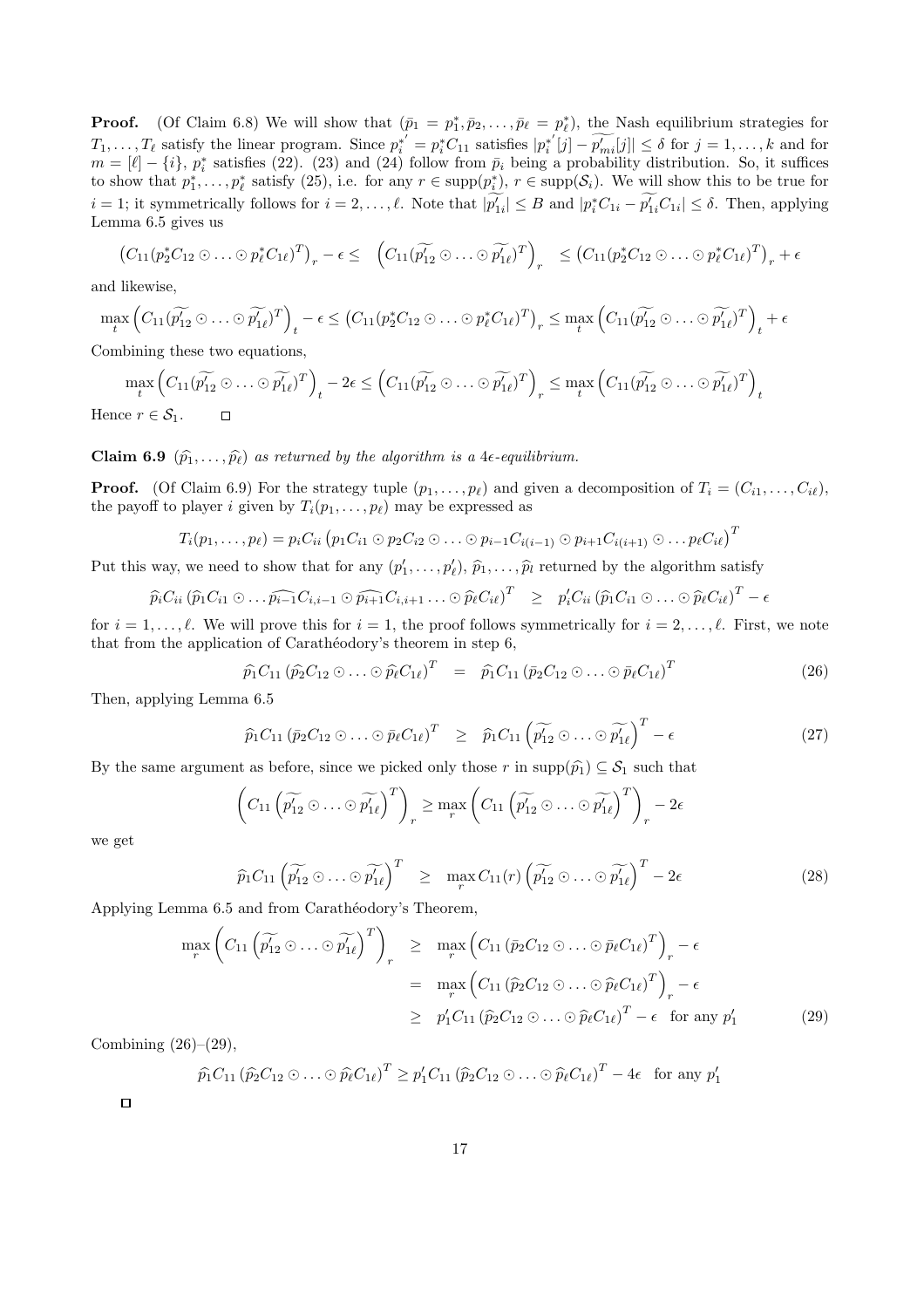The total number of guesses made in step 2. of the procedure is  $k(\ell - 1)\ell$  (k guesses for each component of the  $(\ell - 1)$  different vectors in step 2, repeated  $\ell$  times in step 4.). Each component is within  $[-B, B]$  and is guessed to  $\delta$  accuracy, so the guessing takes time

$$
(2B/\delta)^{k(\ell-1)\ell} = (2B(k\ell(2B)^{\ell-1})/\epsilon)^{k(\ell-1)\ell} = ((2B)^{\ell}k\ell/\epsilon)^{k(\ell-1)\ell}
$$

For each guess, we solve a linear program, taking time  $\text{poly}(|G|)$ , for a total running time as claimed. This completes the proof of the theorem.  $\Box$ 

#### 6.3 An example of games with known low-rank tensor decomposition

Many natural games are specified implicitly (rather than by explicitly giving the tensors) by describing the payoff function, which itself is often quite simple. In such cases, the tensor ranks may be significantly smaller than n, and moreover, a low-rank decomposition into components with bounded entries can often be derived from the payoff functions.

One prominent example is simple  $\ell$ -player congestion games as described in [FPT04, Pap05]. Such a game is based on a graph  $\mathcal{G}(V, E)$  with n vertices and m edges. Each player's strategy set corresponds to a subset  $S_p \subseteq 2^E$ , the set of all subsets of edges. We define the payoff accruing to some strategy *l*-tuple  $(s_1, \ldots, s_\ell)$  as  $U(s_1, \ldots, s_\ell) = -\sum_e c_e(s_1, \ldots, s_\ell)$  where  $c_e(s_1, \ldots, s_\ell) = |\{i|e \in s_i, 1 \leq i \leq \ell\}|$  is thought of as the *congestion* on paths  $s_1, \ldots, s_\ell$ . Let  $G = (T_1, \ldots, T_\ell, N = 2^m)$  be the game corresponding to the situation described above where for  $i = 1, \ldots, \ell$  and strategy tuple  $(s_1, \ldots, s_\ell), T_i(s_1, \ldots, s_\ell) = -\sum_{e} c_e(s_1, \ldots, s_\ell).$ 

**Theorem 6.10** For  $i = 1, ..., \ell$   $T_i$  as defined above is of rank at most  $\ell$ m. Furthermore, an explicit  $\ell$ mdecomposition  $(C_{i1}, C_{i2}, \ldots, C_{i\ell})$  for  $T_i$  exists where  $C_{ij}$  are  $n \times k$  matrices with entries in  $\{-1, 0, 1\}$ .

**Proof.** In order to give an  $\ell m$ -decomposition of  $T_1$  say, we need to construct  $(C_1, \ldots, C_\ell)$  where  $C_i, i = 1, \ldots, \ell$ are  $n \times (\ell m)$  matrices. Consider the tensors  $\{T_{i,j}\}_{i=1,\dots,\ell,j=1,\dots,m}$  that are described as follows: fix some  $s_i$  to be the strategy for player *i*. For all  $e_j \in E(\mathcal{G}), j = 1, \ldots, m$  such that  $e_j \in s_i$  let

$$
T_{i,j}(s'_1,\ldots,s'_{i-1},s_i,s'_{i+1},\ldots,s'_\ell)=-1
$$

where  $s'_1, \ldots, s'_{i-1}, s'_{i+1}, \ldots, s'_{\ell} \in 2^E$ . Then,  $T_1 = \sum_{i=1}^{\ell} \sum_{j=1}^{m} T_{i,j}$ . This follows easily since each tuple  $(s_1, \ldots, s_\ell)$  in some  $T_{i,j}$  contributes  $-1$  to  $T_1(s_1, \ldots, s_\ell)$  iff  $e_j \in s_i$ . Summing over all  $T_{i,j}$  for  $i = 1, \ldots, \ell$ ,  $e_j$  contributes exactly  $-c_{e_j}(s_1,\ldots,s_\ell)$  to  $T_1(s_1,\ldots,s_\ell)$  from the definition of  $c_{e_j}(s_1,\ldots,s_\ell)$  above. Summing over all  $j = 1, \ldots, m$  we obtain the total contribution from all the edges. Next, we claim that each  $T_{i,j}$ is a rank-1 tensor. Indeed,  $T_{i,j} = v_{1,j} \otimes \ldots \otimes v_{\ell,j}$  where  $v_{k,j} = 1_N$  the all-ones  $N \times 1$  column vector for  $k = 1, \ldots, i - 1, i + 1, \ldots, \ell$  and  $v_{i,j}$  is the  $N \times 1$  column vector given by:

$$
v_{i,j}[k] = \begin{cases} -1 & e_j \in s_k; \\ 0 & \text{otherwise.} \end{cases}
$$

for  $k = 1, \ldots, N$ .  $\Box$ 

# 7 Conclusions

There are many other interesting questions that are raised by viewing game theory through the lens of requiring players to be randomness-efficient. In this paper, we have framed some of the initial questions that arise and have provided answers to several of them. In particular, we have exploited the extensive body of work in derandomization to construct deterministic algorithms for finding sparse -equilibria (which can be played with limited randomness), and for playing repeated games while reusing randomness across rounds. The efficient fixed-parameter algorithms we describe for finding  $\epsilon$ -equilibria in games of small rank significantly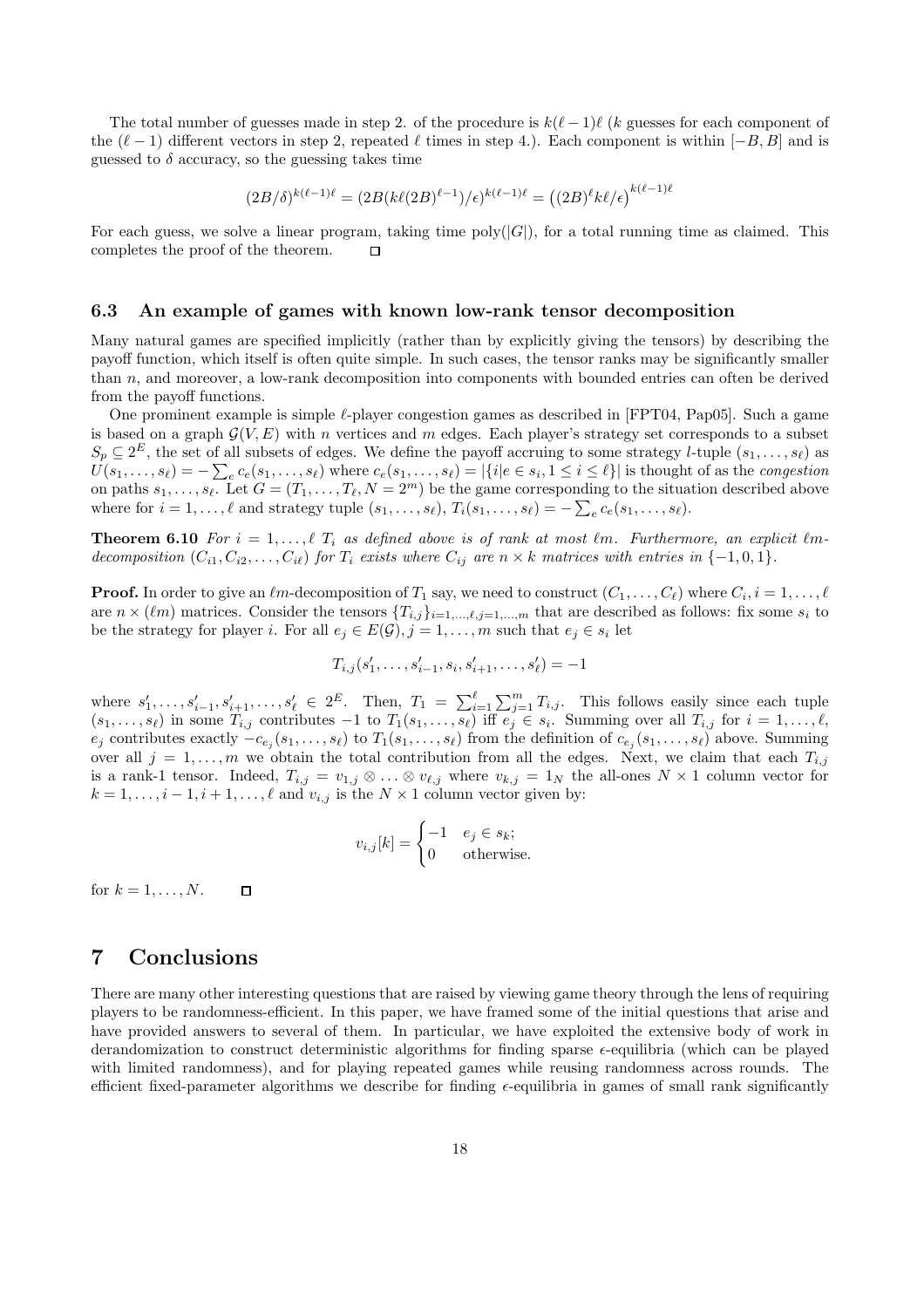improve over the standard enumeration algorithm, and to the best of our knowledge, they are the first such results for games of small rank.

The notion of *resource-limited* players has been an extremely useful one in game theory, and we think that it is an interesting and natural question in this context to consider the case in which the limited computational resource is randomness. These considerations expose a rich and largely untapped area straddling complexity theory and game theory.

# References

- [AGHP92] N. Alon, O. Goldreich, J. Hastad, and R. Peralta. Simple constructions of almost k-wise independent random variables. Random Structures and Algorithms, (3):289–304, 1992.
- [CD05] X. Chen and X. Deng. 3-NASH is PPAD-complete. Electronic Colloquium on Computational Complexity (ECCC), (134), 2005.
- [CD06] X. Chen and X. Deng. Settling the Complexity of Two-Player Nash Equilibrium. In Foundations of Computer Science (FOCS 2006), pages 261–272. IEEE Computer Society, 2006.
- [CDT06] X. Chen, X. Deng, and S.-H. Teng. Computing Nash Equilibria: Approximation and Smoothed Complexity. In Foundations of Computer Science (FOCS 2006), pages 603–612. IEEE Computer Society, 2006.
- [Ces05] M. Cesati. Compendium of parameterized problems. http://bravo.ce.uniroma2.it/home/ cesati/research/compendium/, 2005.
- [DF99] R.G. Downey and M.R. Fellows. Parameterized Complexity. Springer-Verlag, 1999.
- [DFS97] R.G. Downey, M.R. Fellows, and U. Stege. Parameterized complexity: A framework for systematically confronting computational intractability. In Proceedings of the First DIMATIA Symposium, 1997.
- [DGP06] C. Daskalakis, P.W. Goldberg, and C.H. Papadimitriou. The complexity of computing a Nash equilibrium. In Symposium on Theory of Computing (STOC 2006), pages 71–78, 2006.
- [DP05] C. Daskalakis and C.H. Papadimitriou. Three-player games are hard. Electronic Colloquium on Computational Complexity (ECCC), (139), 2005.
- [FPT04] A. Fabrikant, C.H. Papadimitriou, and K. Talwar. The complexity of pure-strategy equilibria. In Symposium on Theory of Computing (STOC 2004), pages 604–612, 2004.
- [FS96] Y. Freund and R. Schapire. Game theory, on-line prediction and boosting. In COLT 1996, pages 325–332, 1996.
- [FS99] Y. Freund and R. Schapire. Adaptive game playing using multiplicative weights. Games and Economic Behavior, 29:79–103, 1999.
- [Gil93] D. Gillman. A Chernoff bound for random walks on expander graphs. In Foundations of Computer Science (FOCS 1993), pages 680–691. IEEE, 1993.
- [GP06] P.W. Goldberg and C.H. Papadimitriou. Reducibility among equilibrium problems. In Symposium on Theory of Computing (STOC 2006), pages 61–70, 2006.
- [KT07] R. Kannan and T. Theobald. Games of fixed rank: A hierarchy of bimatrix games. In ACM-SIAM Symposium on Discrete Algorithms, 2007.
- [LMM03] R.J. Lipton, E. Markakis, and A. Mehta. Playing large games using simple strategies. In EC '03: Proceedings of the 4th ACM conference on Electronic commerce, pages  $36-41$ , New York, NY, USA, 2003. ACM Press.